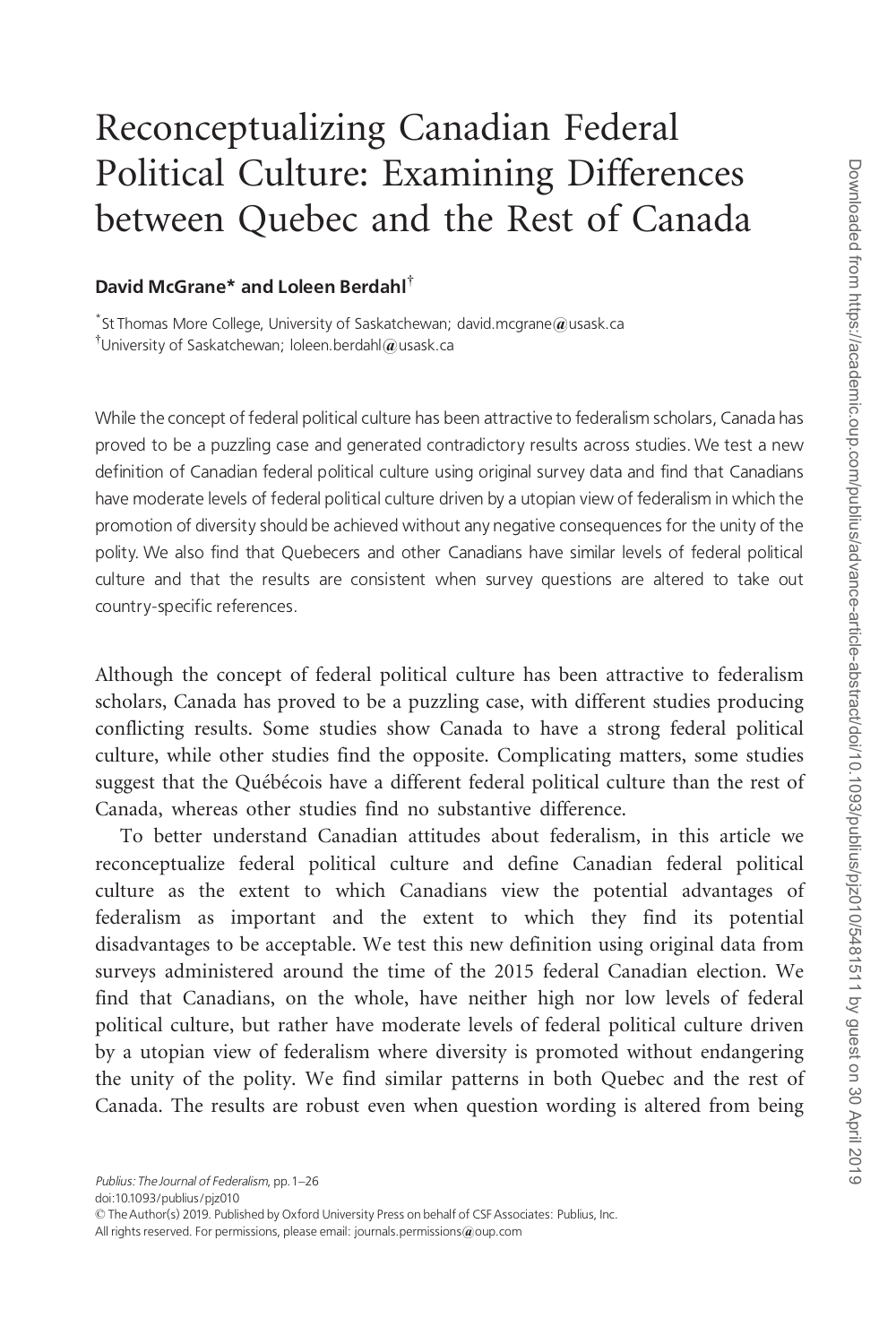generic (speaking of federal systems generally) to specific (referring directly to the Canadian case).

Given these findings, we argue that the context of the specific country that one is studying is important to the success of any definition of federal political culture. Yet, while variations within countries and between countries poses challenges for comparative research on federal political culture, the finding that the specific and generic forms of question wording worked well across Canada's two major linguistic groups suggests that there is hope for finding a universal definition of federal political culture that can be applied across political contexts and jurisdictions.

# Theorizing Federal Political Culture

Scholars have varied in how they approach and study federal political culture. In this section, we outline key conceptualizations of federal political culture. In doing so, we also address various issues concerning application of the concept to the Canadian case. Specifically, we discuss considerations regarding Quebec and the rest of Canada as well as decisions about keeping questions general or specific to the country of study, and in the process set out our expectations and hypotheses for this study.

# Definition and Measurement of Federal Political Culture

The concept of "federal political culture" appears to emerge from Ivo Duchacek in Comparative Federalism: The Territorial Dimension of Politics (1970), where he notes that "federal culture" is a variant of the concept of "civic culture" elucidated first in the Almond and Verba's seminal work of the same name (1965). [Duchacek](#page-23-0) [\(1970](#page-23-0), 341) describes federal culture as that part of a civic culture encompassing "a set of orientations toward the federal political system and attitudes toward the role of self (in the federal case, the component units as well as the individuals) in the system." He explains that his idea of federal political culture comes from his reading of other works on federalism<sup>1</sup> that point to the success of federations being dependent upon the existence of public support for the values that are embodied by federal governance, support that has been characterized in these works by terms such as "federal creed, social factors, federal qualities of the society, or federal charisma" (1970, 346). Daniel Elazar followed up on Duchacek's work in 1987 by arguing that the maintenance of federalism involves citizens "thinking federal" that is, being oriented toward the ideals and norms of power inherent within federalism (192). He holds that a strong federal political culture creates a "will to federate" that appreciates and sustains federal governance. Similarly, Preston [King](#page-23-0) [\(1982\)](#page-23-0) distinguishes between "federalism" being a normative concept involving the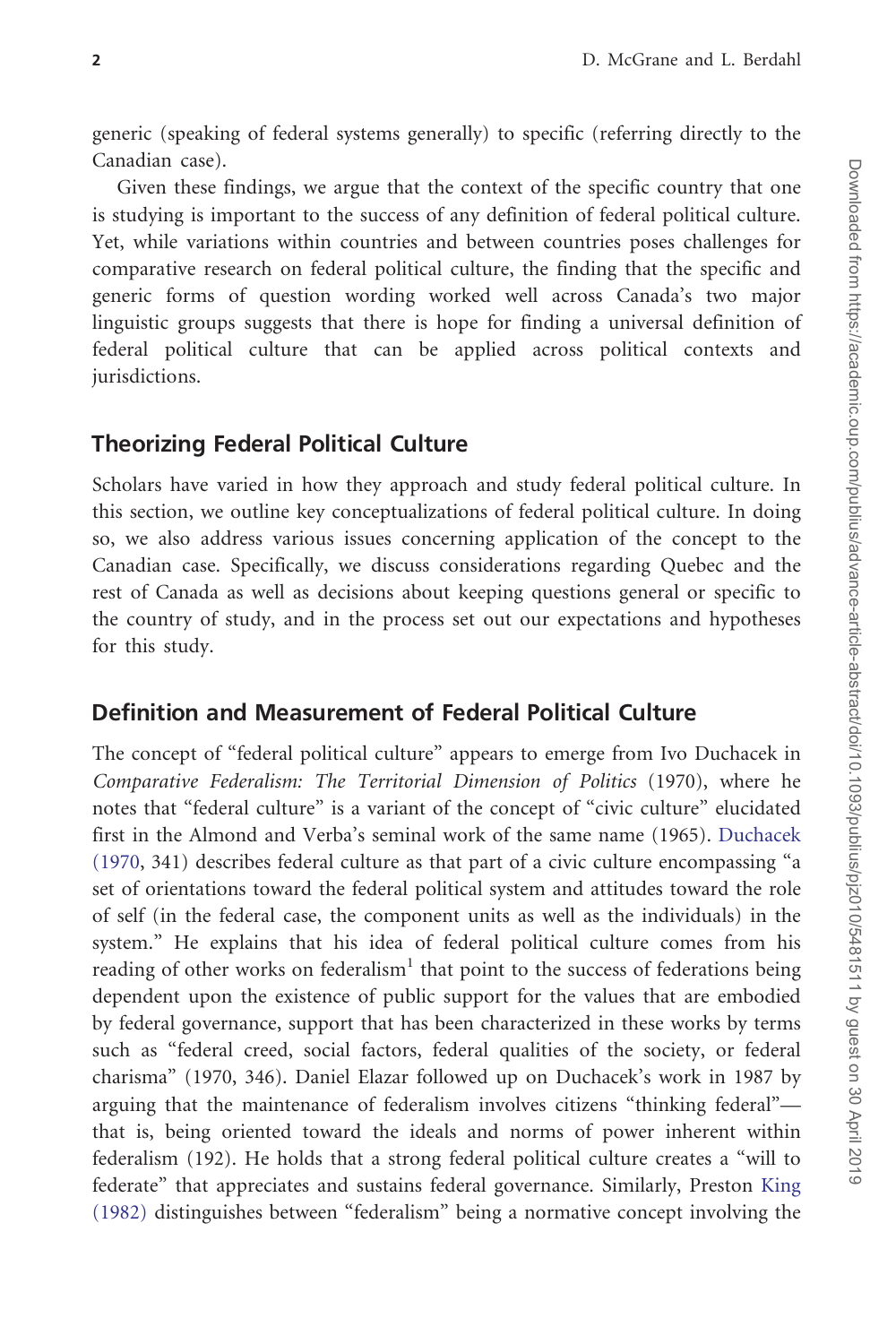holding and valuing of federal principles and "federation" being a concept that describes the various institutional arrangements in a federal country that create a division of powers, and Aaron [Wildavsky \(1998](#page-25-0), 38–54) theorizes that federalism needs to be supported by a political culture that seeks to compromise egalitarianism with hierarchy, what he holds to be the essence of power sharing within federal governance. More recent work by Jenna [Bednar \(2009\)](#page-22-0) and Michael [Burgess \(2012\)](#page-22-0) has also theorized about the principles and values that underlie a strong culture of federalism within a polity, such as autonomy, partnership, unity, diversity, and reciprocity.

The suggestion of this formative literature is that federal political culture has something to do with federalism as a sociological or psychological phenomenon that exists within society outside of the formal institutions of government and the activity of political elites. It has something to do with citizens' deeply held beliefs or values about the importance of sharing and dividing political power in a federal arrangement. The focus, therefore, is not on the technicalities of which level of government is assigned which jurisdiction or even how much citizens know about the jurisdictional division of powers, but rather deals with more profound sentiments among citizens about why federalism is worthwhile and the value they place on benefits that it has for a polity (such as the promotion of diversity) and the concerns that they have about its drawbacks as a system of governance (such as the weakening of unity within the polity).

There have been several attempts to study federal political culture using public opinion surveys, with research drawing quite different conclusions with respect to Canada. Cole and Kincaid's initial work on federal political culture found that Canada has a strong federal political culture compared to the United States and Mexico, and they confirmed this finding in subsequent research [\(Cole, Kincaid,](#page-22-0) [and Rodriguez 2004](#page-22-0); [Kincaid and Cole 2011\)](#page-23-0). Brown, Kincaid, Cole and Deem's research examining federal political culture (2014, 2016) found that Canada has a stronger federal political culture than Australia, Germany, the United Kingdom, and United States. In contrast, Fafard, Rocher, and Côté studied Canada as an individual case and concluded that Canada's "culture of federalism is quite weak" (2010, 28). At the root of these conflicting findings concerning Canadian federal political culture is researchers' reliance on competing definitions and set of measurements.

Fafard, Rocher, and Côté (2010) and Fafard and Rocher (2013) use a technical definition of Canadian federal political culture that involves the extent to which citizens understand the division of powers within the Canadian federation and desire public policies that give expression to minority views and the variety of local preferences that can exist. They operationalize this definition by asking respondents about their knowledge of the jurisdictional powers of federal and provincial governments, the desirability of the federal government imposing national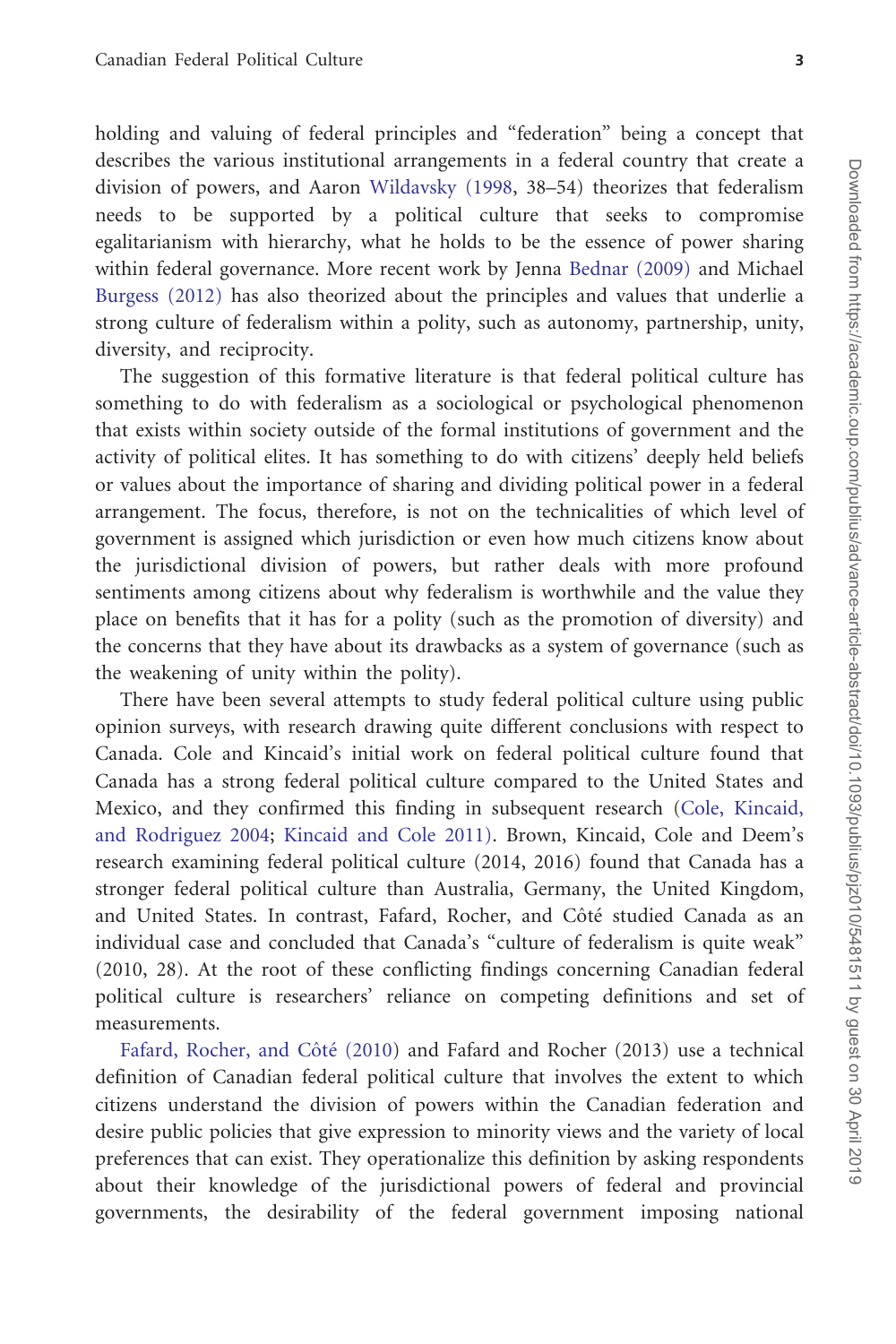standards on provincial governments, and public policy preferences regarding the appropriate level of centralization and decentralization within a specific realm of government activity (e.g., whether federal or provincial governments should issue passports). The primary problem with this technical definition of Canadian federal political culture is that it is at odds with the idea that federal political culture encompasses deeply held values concerning the division of political power inherent in federalism. Questions on which level of government should be involved in which policy field are not questions of values but rather of policy preferences regarding how centralized or decentralized power should be in within the Canadian federation.2 Following Preston King's logic (1982), such questions probe attitudes towards the institutional structure of the Canadian federation as opposed to the normative dimensions of Canadian federalism.

In contrast, Cole, Kincaid, and Brown (with co-investigators) opt for a valuesbased definition. Their survey questions probe the underlying values of the respondent when it comes to federal political culture. This values-based approach is appropriate to the original conceptualization of federal political culture, and has promise for the study of Canada in particular. Canadian political scientists have drawn an important distinction between values and policy preferences in their studies of political culture and research on voter behaviour that emanate from Canadian Election Studies ([Simeon and Blake 1980;](#page-24-0) [Blais et al. 2002;](#page-22-0) [Anderson](#page-22-0) [2011;](#page-22-0) [Gidengil et al. 2012](#page-23-0); McGrane and Berdahl 2015; [McGrane 2016\)](#page-24-0). Values refer to respondents' beliefs about fundamental aspects of their society's politics, whereas policy preferences are more narrow opinions regarding specific policies that a government has enacted or could enact. The predominant position is that Canadian political culture is defined in terms of values and not policy preferences. For example, [McGrane and Berdahl \(2013](#page-24-0), 3) define political culture "as the basic sentiments of the citizenry within a polity concerning politics and its relationship to the functioning of society." As such, political culture can encompass a wide range of political values that citizens could plausibly hold (for more discussion, see [Henderson 2004](#page-23-0)).

However, there are important challenges with applying the Cole et al. model to the specific case of Canada. In Cole and Kincaid's work, a respondent with a low level of federal political culture agrees that it is preferable to have a country where there is (i) a strong leader; (ii) everyone speaks the same language and has similar religions and ethnicities; and (iii) governments that limit discussion and participation to fewest "groups" as possible when making decisions. At the same time, the respondent disagrees that the "federal form of government," in which power is divided between a national government and provincial and local governments, is preferable to any other type of government ([Cole, Kincaid, and](#page-22-0) [Rodriguez 2004;](#page-22-0) [Kincaid and Cole 2011\).](#page-23-0) Cole and Kincaid's questions are awkward in the Canadian context. A strong leader could be interpreted by a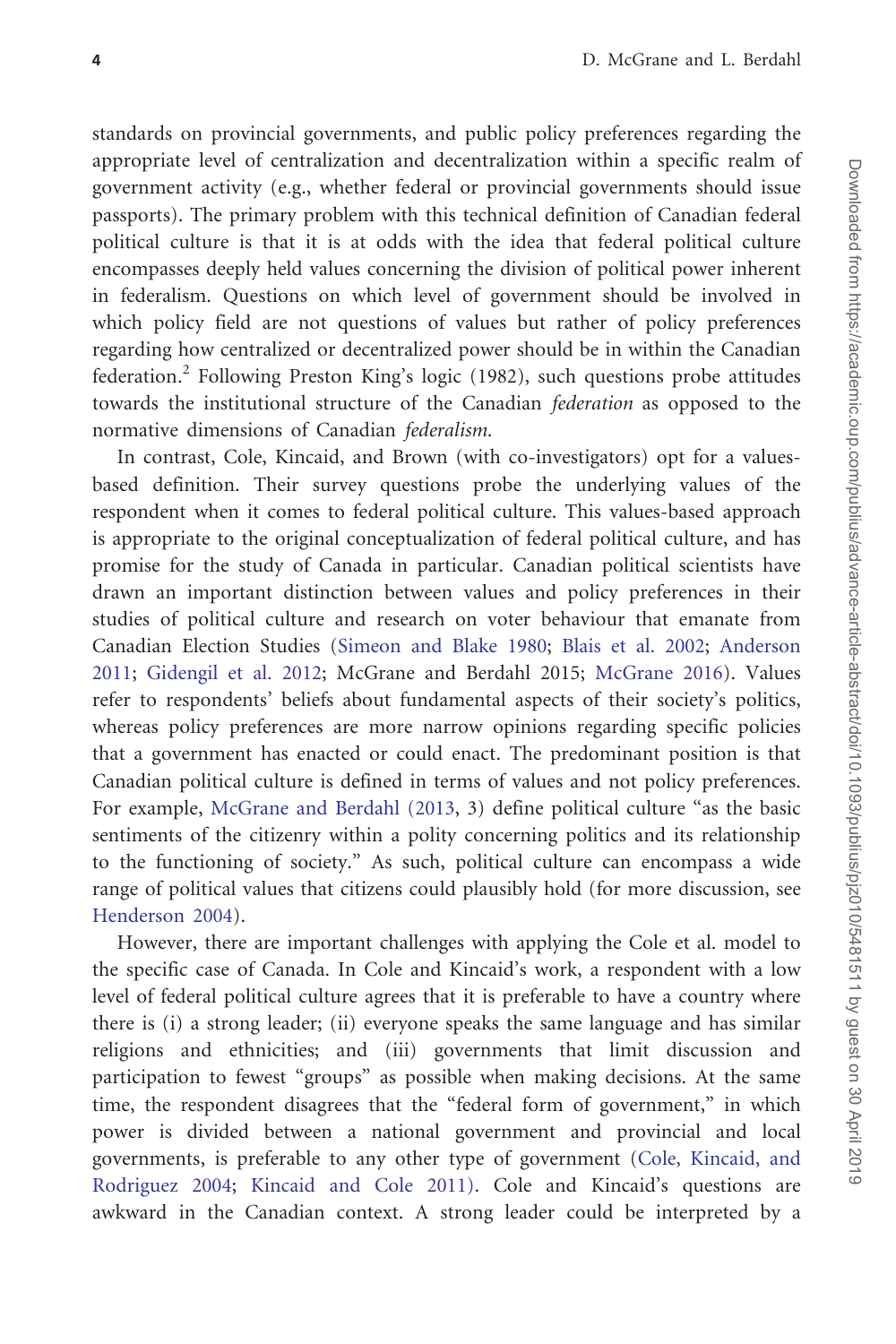Canadian as valuing a strong Premier, a situation that frequently occurs in Canada as Premiers often become national spokespersons publicly challenge Prime Ministers on a variety of policies. In our view, favoring strong Premiers to challenge the authority of the Canadian Prime Minister would be indicator of a high level of federal political culture, but this would be deemed as having a low level of federal political culture using the Cole and Kincaid definition. Further, questions regarding the desirability of multiple languages within the Canadian context risk not measuring an abstract federal value but rather feelings about the Québécois as a national minority and/or official bilingualism. Canada's diverse population and strong identification with multiculturalism render the decisionmaking question problematic, as a Canadian would be unlikely to interpret "groups" to mean only provincial governments; unspecified "groups" might include Indigenous peoples, environmentalists, trade unions, or women's groups that have frequently attempted to participate government decision making in Canada. The fourth question is also troublesome in the Canadian context. In Quebec, the term "federalism" is used to describe the constitutional status quo and it is a term that is juxtaposed with "sovereignty" which denotes some type of independence for Quebec. As such, Quebec respondents could easily interpret Cole and Kincaid's question about the "federal form of government" being preferable to other forms of government to be asking them about their feelings towards the sovereignty of Quebec. In short, while we are not questioning the appropriateness of Cole and Kincaid's questions for other countries, we argue that their measurements are problematic in the Canadian context.

Brown's definition of federal political culture, first developed for the Australian context ([Brown 2012,](#page-22-0) [2013](#page-22-0)) and then later applied to Canada within a multicountry study [\(Brown et al. 2014,](#page-22-0) [2016](#page-22-0)), also focused on values. His work centers on citizens' assessments of the desirability of seven features of federalism (e.g., being able to vote for different parties at different levels of government, overlapping responsibilities of different levels of government, and allowing different laws in different parts of the country). While this model works better for Canada, his measures do not include an equal balance of positive and negative features [\(Brown et al. 2014,](#page-22-0) [2016\)](#page-22-0), which is an important limitation, given that his early results generally showed that responses appear to be conditioned by whether a feature of federalism put forth is an advantage or disadvantage of federalism or if it is simply presented in a neutral manner as a statement about how federalism is structured [\(Brown 2012](#page-22-0), 323).

In short, we agree with the value-based approach to defining federal political culture, but it is our assessment that there is need for innovation in operationalizing the concept within the Canadian context. Given the limitations of past measures for the Canadian context, and with the aim of setting out our hypothesis in regard to our own study, we do not necessarily anticipate that our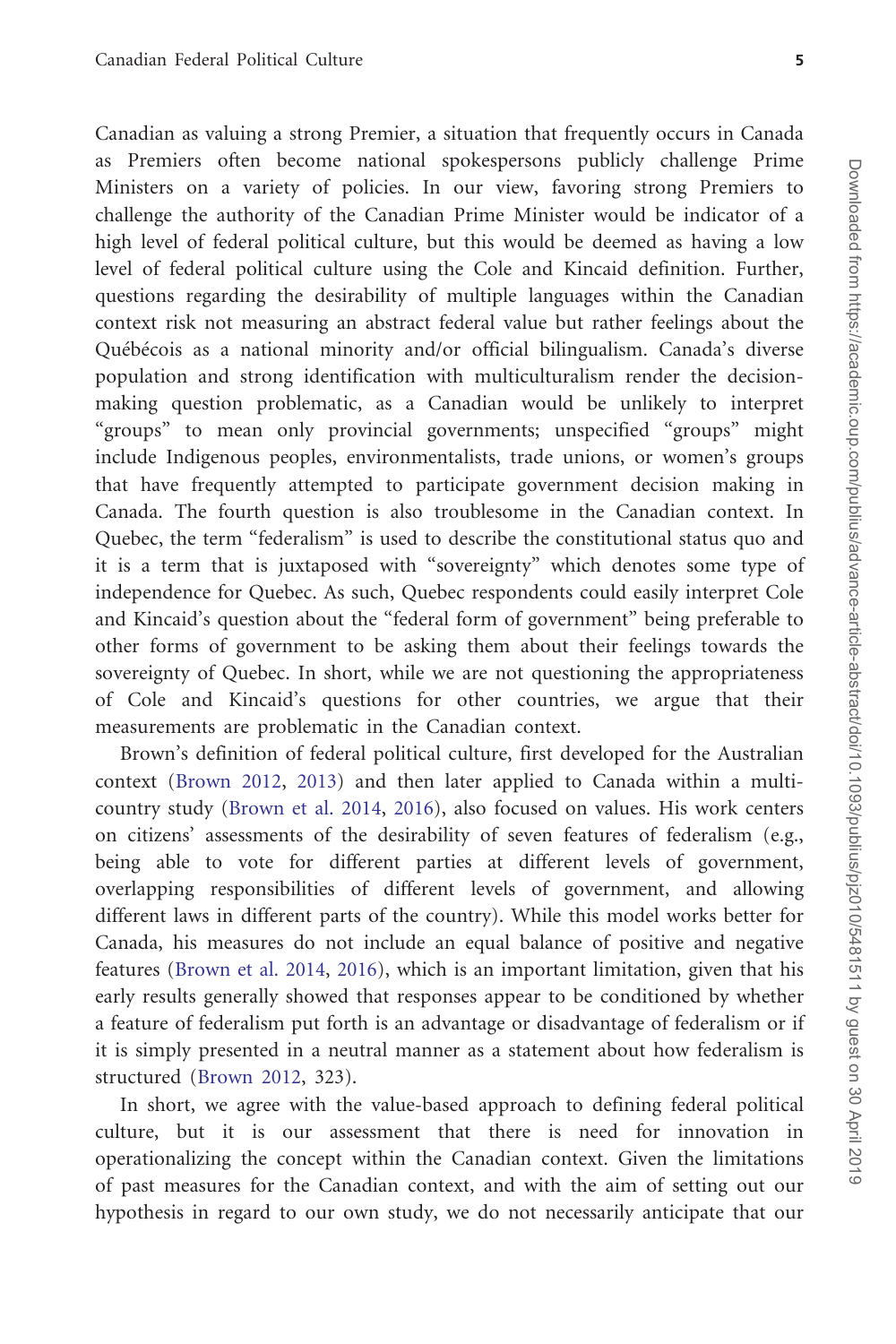results will support those of previous value-based measures finding a strong federal political culture.

#### Differences in federal political culture in Quebec and the rest of Canada

Although we do not have a specific hypothesis about Canada's level of federal political culture, Canadian history does suggest that Canadians living inside and outside Quebec can be expected to differ on this matter. Many Canadian political scientists argue that Canada should be viewed as a multinational democracy<sup>3</sup> and that the Québécois are a minority nation within Canada [\(McRoberts 2001;](#page-24-0) [Gagnon](#page-23-0) [and Tully 2001](#page-23-0); [Gagnon, Guibernau, and Rocher 2003](#page-23-0); [Lecours and B](#page-24-0)éland 2008; [Karmis and Rocher 2018\)](#page-23-0). Though it does not always live up to this promise, federalism within a multinational democracy is expected to lead to a "multinational federation" that accommodates the demands of national minorities and gives them the ability to genuinely self-govern in contrast to "territorial federations" like the United States, Australia, and Germany that have structures that assume a single nationality underpinning the federal state ([Resnick 1994;](#page-24-0) [Kymlicka 1998,](#page-24-0) [Seymour and Gagnon 2012](#page-24-0)).

Successive Quebec provincial governments have argued that Canada should become a veritable multinational federation. Such a federation would apply the principle of "dualism": federalism would create equality between Canada's two founding peoples (Québécois and English), and the Quebec provincial government, as the only institution in North America in which Francophones constitute a majority, would be given sufficient power and resources to protect the Québécois identity and preserve the French language in Quebec [\(Gagnon and Iacovino 2007,](#page-23-0) 77-83). To this end, since the end of the 19th century, successive Quebec provincial governments have called for greater provincial autonomy to create and administer their own programs that are separate from programs ran by the federal government ([McRoberts 1993](#page-24-0)).

In sharp contrast, English Canadian political elites generally do not view Canada as a multinational federation, preferring a more territorial view that is suspicious of excessive accommodation of the Québécois national minority ([Cook 1966;](#page-23-0) [Resnick 1994;](#page-24-0) [Gibbins and Berdahl 2014](#page-23-0)). As opposed to calling for provincial autonomy to protect a national minority, any calls for expanded provincial autonomy from English Canadian provincial governments have been based on promoting territorially based interests (e.g., securing taxation revenues for provincial governments when oil is extracted) and have generally been less demanding than those coming from the Quebec provincial government [\(Russell](#page-24-0) [2004;](#page-24-0) [Romanow, Whyte, and Leeson 2007](#page-24-0)).

Given these opposing positions of English Canadian provincial political elites and Quebec political elites, it is not surprising that public opinion research has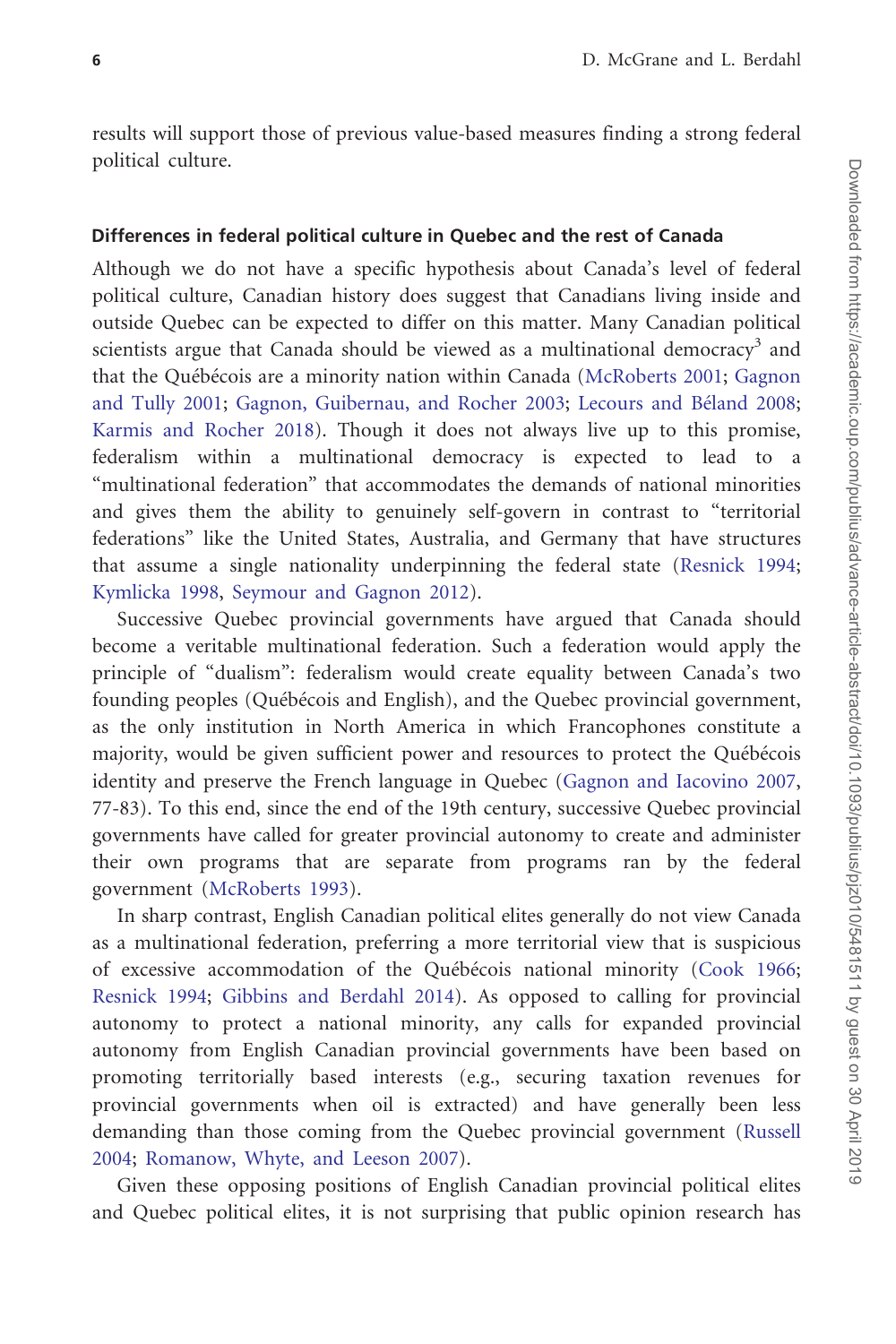generally confirmed the Quebec's populations' greater desire for provincial autonomy compared to residents of the rest of Canada, referred to as rest of Canada (ROC) ([Kornberg and Archer 1982](#page-24-0); Johnson et al. 1996; [Young and Archer](#page-25-0) [2002](#page-25-0)), though recent scholarly data are not available. To what extent do these Quebec–ROC differences concerning attitudes towards provincial autonomy extend into the literature Canadian federal political culture? The research to date provides a mixed picture. Using their technical definition of federal political culture, [Fafard,](#page-23-0) Rocher, and Côté [\(2010](#page-23-0)) found that Quebecers displayed higher levels of federal political culture than other Canadians. However, Brown et al.'s study using a values-based definition of federal political culture found that Quebecers had a level of federal political culture similar to that other Canadians (2016, 21–22).

Through its structures, federalism disperses political power in Canada and, therefore, empowers the Quebec provincial government, which is the protector of the interests and identity of the Québécois as a national minority. Therefore, we hypothesize that Quebec residents will have higher levels of federal political culture than residents in the ROC. For their part, Quebec sovereigntists want to push the dispersion of power in the Canadian polity to the point where Quebec becomes an independent country that enters into a "sovereignty-association" with the Canadian federal state and sovereigntist politicians elected to both the Canadian House of Commons and Quebec's Assemblée nationale have vigorously fought for more power for the Quebec provincial government, while Quebec is still a part of Canada [\(McRoberts 1993\)](#page-24-0). As such, we expect that sovereignists will have higher levels of federal political culture than non-sovereignists in Quebec because they place greater value on the autonomy of Quebec provincial government. In contrast, because federalism is tied to territorially based interests rather than survival as a national minority for residents in the rest of Canada, we anticipate that federal political culture will be lower outside Quebec. Indeed, it is possible that some residents of the rest of Canada may view federalism with suspicion and see it as a means to allow excesses in the accommodation of the Québécois.<sup>4</sup>

#### General versus Specific Question Wording

The literature on federal political culture includes some debate about whether framing questions generically or specifically can influence results. Generic questions are those that do not refer to the country in question, in contrast to questions that make specific reference to the country (e.g., "Canadian federal government") ([Cole,](#page-22-0) [Kincaid, and Rodriguez 2004](#page-22-0); [Kincaid and Cole 2011;](#page-23-0) [Brown et al. 2014](#page-22-0), [2016](#page-22-0)). In recent work, [Brown et al. \(2016\)](#page-22-0) clearly outline their rationale for using a generic approach to defining federal political culture in Canada and other federal countries by arguing that the term "federal" could have negative connotations in parts of federations where there are regional grievances and that citizens could lack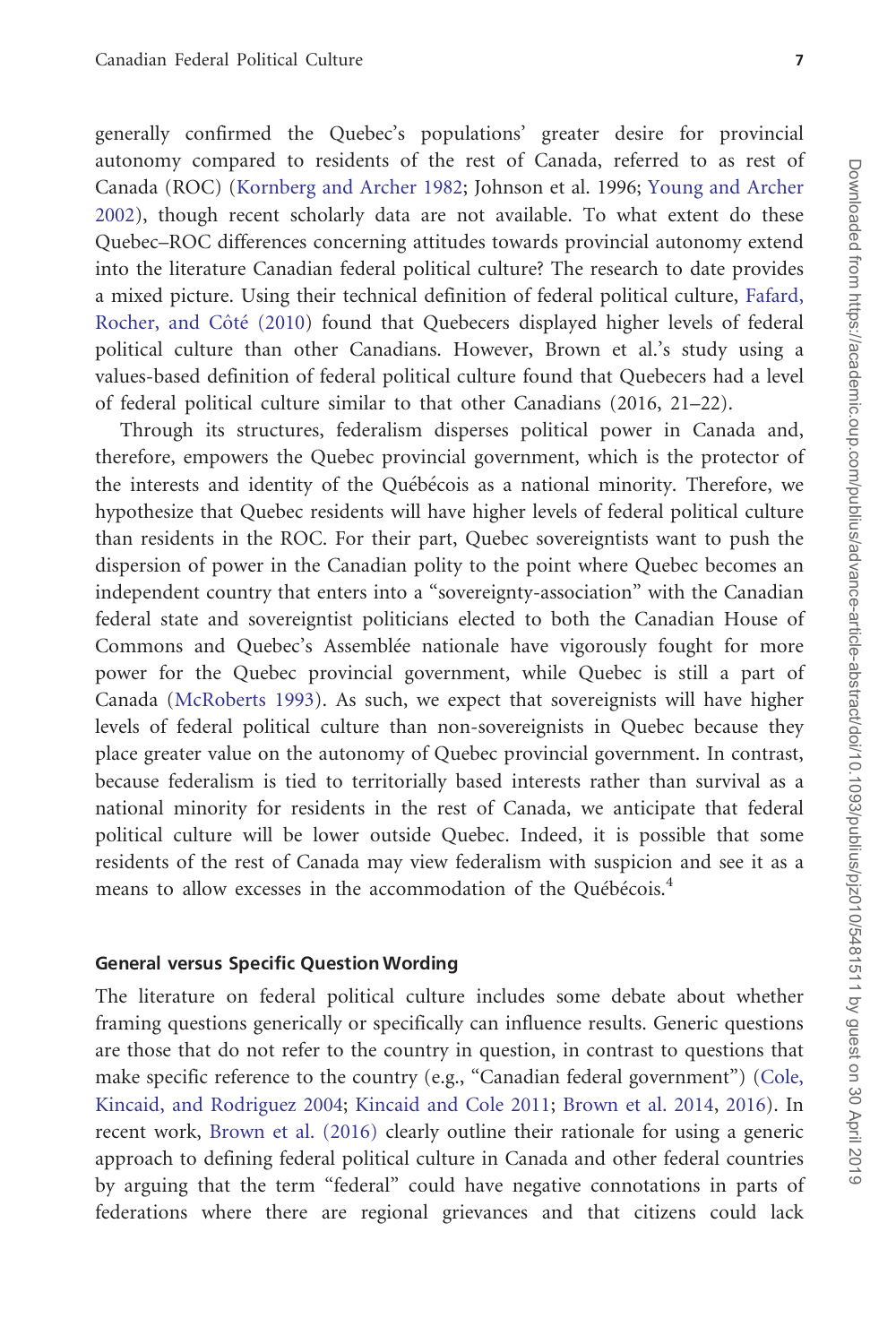familiarity with the term (2016). Further, they argue that the word "federal" could have different meanings in different countries creating problems for cross-country research (2016). Fafard, Rocher, and Côté, who study Canadian federal political culture in isolation from other cases, take the opposite approach [\(Fafard, Rocher,](#page-23-0) and Côté [2010](#page-23-0); [Rocher and Fafard 2013](#page-24-0)). They argue that explicitly referencing the Canadian experience truly captures a respondent's level of federal political culture.

Research has yet to explore whether taking a specific or generic approach to question wording alters results. To advance understanding on this front, we use both approaches to test if there are any discernible differences. Given that past surveys have shown that Canadians both inside and outside of Quebec have many grievances with their federal government in Ottawa ([Schwartz 1974](#page-24-0); [Elkins and](#page-23-0) [Simeon 1980](#page-23-0); [Young and Archer 2002\)](#page-25-0), we expect that both residents of Quebec and residents of the ROC will have lower levels of federal political culture when questions are framed specifically to Canada. Further, we expect Quebec sovereignists to have lower levels of federal political culture when questions refer specifically to Canada's "federal government" given the role that the federal government has historically played in campaigning against sovereignty. We base these expectation on the assumptions that the specific questions will make respondents think about the history of conflictual federal-provincial relations and the existential constitutional crises in Canada (particularly those involving Quebec's constitutional status), and that the generic questions will make the respondent think more abstractly about the advantages and disadvantages of having multiple levels of government without triggering the specific history of Canadian federalism and intergovernmental/constitutional conflict.

#### Research Design

Our research design treats Canada as two populations (Quebec and the ROC) and examines federal political culture within these populations separately. This is a common practice in Canadian voter behaviour and public opinion literature due to Quebec's own unique media and political party systems and its historically strained relationship with the federal government and the rest of Canada ([Gidengil](#page-23-0) [et al. 2012](#page-23-0)). Both surveys were administered online, as is increasingly standard practice in election studies in Canada; indeed, [Breton et al. \(2017](#page-22-0), 1032) argue that "the internet mode should now be the default for election studies." During the 2015 Canadian federal election campaign, we contracted two companies to collect our data: Probit administered the ROC survey from August 10 to August 20, 2015 and Quebec-based SOM administered the Quebec survey from October 5 to October 15, 2015. For the Quebec survey, respondents had the option of responding in either French or English. Both companies take steps to construct internet panels of randomly selected respondents with no self-selection allowed and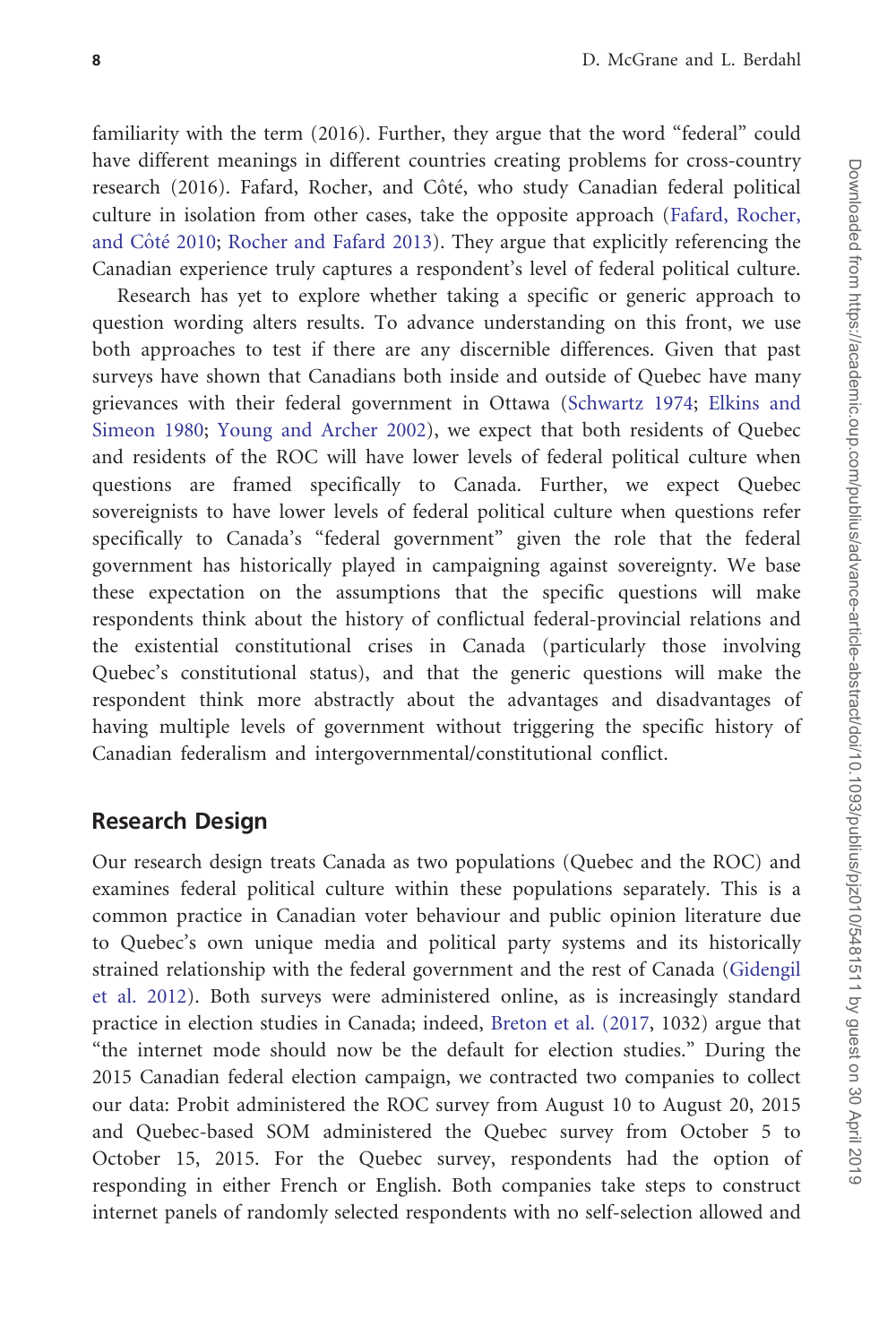both datasets are weighted according to region, sex, age, and education using Statistics Canada population estimates from July 2015.<sup>5</sup>

We contend that Canadian federal political culture should be conceptualized as a part of Canadians' underlying values about a fundamental aspect of their society's politics: federalism. As federalism theory emphasizes how federalism involves a necessary and justifiable trade-off between unity and diversity (for a review, see [Burgess 2012\)](#page-22-0), we suggest it is appropriate to study Canadian federal political culture in terms of normative judgements about the trade-offs that are inherent within federalism. Building off these ideas, we defined Canadian federal political culture as how important respondents find the potential advantages of federal governance that encourages diversity and how much respondents accept its potential disadvantages that count undermine the unity of the polity. We have operationalized this new definition of Canadian federal political culture by developing a set of ten normative questions contained in [table 1.](#page-9-0)

The first set of questions asks the respondent how "important" the positive features of federalism are to themselves, i.e., how much they value these features of federalism that promote diversity through giving autonomy to the constituent parts of a federation. The second set of questions asks respondents how "acceptable" it is that federalism creates situations where undesirable outcomes are produced, i.e., the respondent is asked to make a value judgement about how acceptable it is to them that federalism creates situations that can destabilize the unity of the polity. Together, the ten questions combine into a single federal political culture measure: our federal political culture index is a means-based scale ranging from one to five. At one end of the index are respondents with scores of one ("low federal political culture"): these individuals indicated that all of the positive features of federalism are "extremely unimportant" and all of the negative features of federalism are "extremely unacceptable." At the other end of the index are respondents with scores of five ("high federal political culture"): these individuals indicated that the all of the positive features of federalism are "extremely important" and all of the negative features of federalism are "extremely acceptable." An individual with a score of three ("moderate federal political culture") could achieve this score in two ways: (i) they may have judged all of the positive features of federalism to be "moderately important" and all of the negative features of federalism to "moderately acceptable" or (ii) they could state that all of the positive features of federalism are "extremely important" and all of the negative features of federalism are "not acceptable at all." In either case, the respondent has mixed feelings towards federalism. In the first case, the respondent is mildly enthused about the positive features of federalism and only slightly concerned about its negative features, whereas in the second case, the respondent desires some type of utopian federalism where there is no trade-off between its positive and negative features and where one can enjoy both unity and diversity.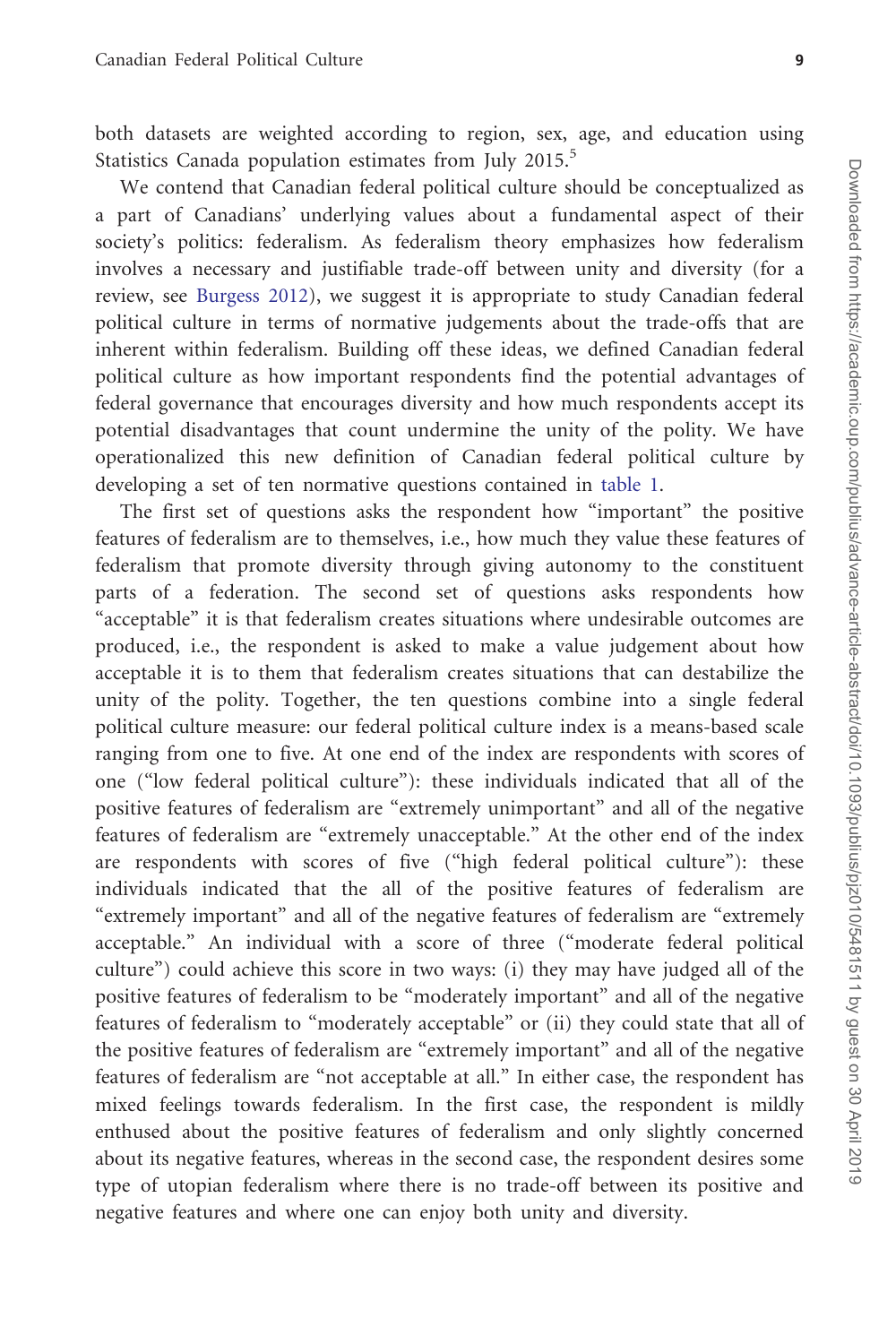|                                 | Specific questions                                                                                                                       | Generic questions                                                                                                                        |
|---------------------------------|------------------------------------------------------------------------------------------------------------------------------------------|------------------------------------------------------------------------------------------------------------------------------------------|
| Positive features of federalism |                                                                                                                                          |                                                                                                                                          |
| Laws                            | Provincial governments can create<br>different laws in response to<br>varying circumstances in differ-<br>ent parts of Canada.           | Multiple levels of governments<br>allow for different laws in re-<br>sponse to varying circumstances<br>in different parts of a country. |
| Different identities            | Provincial governments allow for<br>the expression of different<br>identities in Canada.                                                 | Multiple levels of government in a<br>country allow for the expression<br>of different identities.                                       |
| Innovate                        | Individual provincial governments<br>can innovate and lead the way<br>for others.                                                        | Multiple levels of government in a<br>country allow for different gov-<br>ernments to innovate and lead<br>the way for others.           |
| Accountable                     | Strong provincial governments in<br>Canada can help keep the fede-<br>ral government more account-<br>able to citizens.                  | Strong lower levels of government<br>in a country can help keep the<br>central government more ac-<br>countable to citizens.             |
| Work together                   | Federal and provincial govern-<br>ments regularly work together.                                                                         | Different levels of governments<br>within a country regularly work<br>together.                                                          |
| Negative features of federalism |                                                                                                                                          |                                                                                                                                          |
| Argue                           | Federal government and provin-<br>cial governments in Canada can<br>argue over who is responsible<br>for a particular problem.           | Multiple levels of governments in<br>a country can argue over who is<br>responsible for a particular<br>problem.                         |
| Slow decision making            | Efforts by the federal and pro-<br>vincial governments in Canada<br>to collaborate with each other<br>can slow down decision-<br>making. | Efforts by different levels of gov-<br>ernments in a country to col-<br>laborate with each other can<br>slow down decision-making.       |
| Stop decision making            | Efforts by the federal and pro-<br>vincial governments in Canada<br>to come an agreement can stop<br>things from getting done.           | Efforts by the different levels of<br>governments in a country to<br>come an agreement can stop<br>things from getting done.             |
| Service levels                  | Canadians may have different<br>levels of government services<br>depending on where they live in<br>the country.                         | Citizens may have different levels<br>of government services depend-<br>ing on where they live in a<br>country.                          |

<span id="page-9-0"></span>Table 1 Measures of Canadian federal political culture

(continued)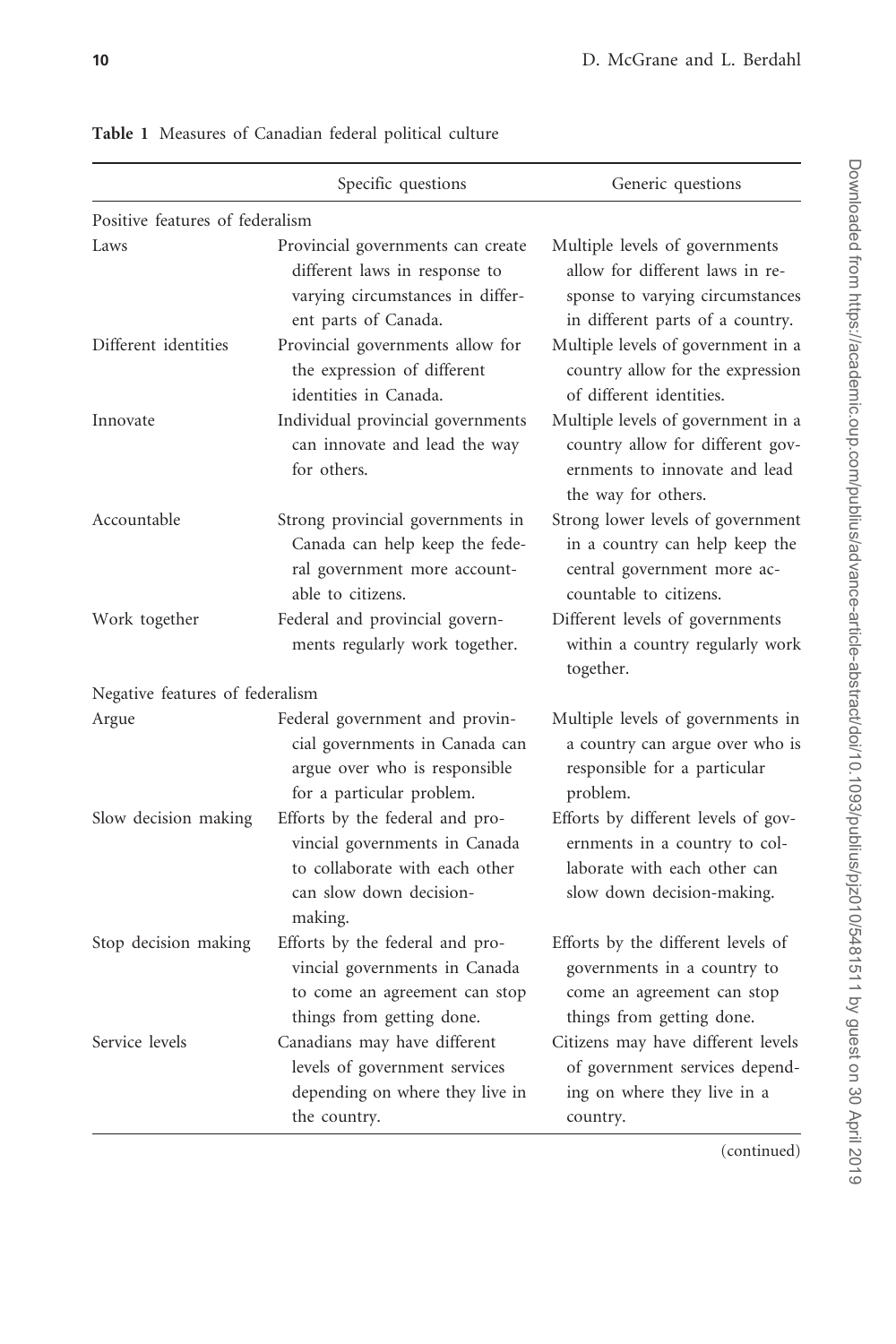|  |  | Table 1 Continued |  |
|--|--|-------------------|--|
|--|--|-------------------|--|

|                   | Specific questions                                                                                                                      | Generic questions                                                                                                               |
|-------------------|-----------------------------------------------------------------------------------------------------------------------------------------|---------------------------------------------------------------------------------------------------------------------------------|
| National identity | Having both federal and provin-<br>cial governments in Canada<br>may make it harder to maintain<br>an overarching Canadian<br>identity. | Having multiple levels of govern-<br>ment in a country may make it<br>harder to maintain an over-<br>arching national identity. |

Preamble to Positive Statements: "Please indicate how important each of the following aspects of Canada's federal system of government is to you. Please take the time to think about the question in order to give as accurate of an answer as possible" (for specific statements) and "Please indicate how important each of the following aspects of having multiple levels of government in a country is to you. Please take the time to think about the question in order to give as accurate of an answer as possible" (for generic statements).  $1 = Not$  important at all;  $2 = S$ lightly important;  $3 =$ Moderately important;  $4 =$ Quite important;  $5 =$ Extremely important;  $9 =$ I don't know. Negative features response scale:  $1 = Not$  acceptable at all;  $2 = S$ lightly acceptable;  $3 = Modern$ acceptable;  $4 = \text{Quite}$  acceptable;  $5 = \text{Completely}$  acceptable;  $9 = I$  don't know. Preamble to Negative Statements: "Please indicate how acceptable each of the following aspects of Canada's federal system of government is to you. Please take the time to think about the question in order to give as accurate of an answer as possible" and "Please indicate how acceptable each of the following aspects of having multiple levels of government in a country is to you. Please take the time to think about the question in order to give as accurate of an answer as possible." Negative features response scale:  $1 = Not$  acceptable at all;  $2 = S$ lightly acceptable;  $3 = Moderned$ acceptable;  $4 =$ Quite acceptable;  $5 =$ Completely acceptable;  $9 =$ I don't know.

A strength of our datasets are the relatively robust sample sizes in both the ROC and Quebec that allowed for experimentation with question wording by splitting the sample. As [table 1](#page-9-0) illustrates, we include both specific and generic wording of the questions. In each survey, approximately half of the sample was asked specific questions measuring federal political culture and the other half were asked generic questions to test if question wording actually produces differences in results (respondent question type was randomized; see [table 2](#page-11-0) for distributions).

To test our hypotheses, we combined our survey questions on federal political culture into three sets of indices for analysis: a positive features index, a negative features index, and the federal political culture index. Reliability analysis suggests that, in both samples, the measures hold together quite well ([table 3](#page-11-0)). All three indices include a large range of scores between 1.0 and 5.0, making the use of difference of means analysis, box and whisker plots, kernel density plots, and scatterplots acceptable.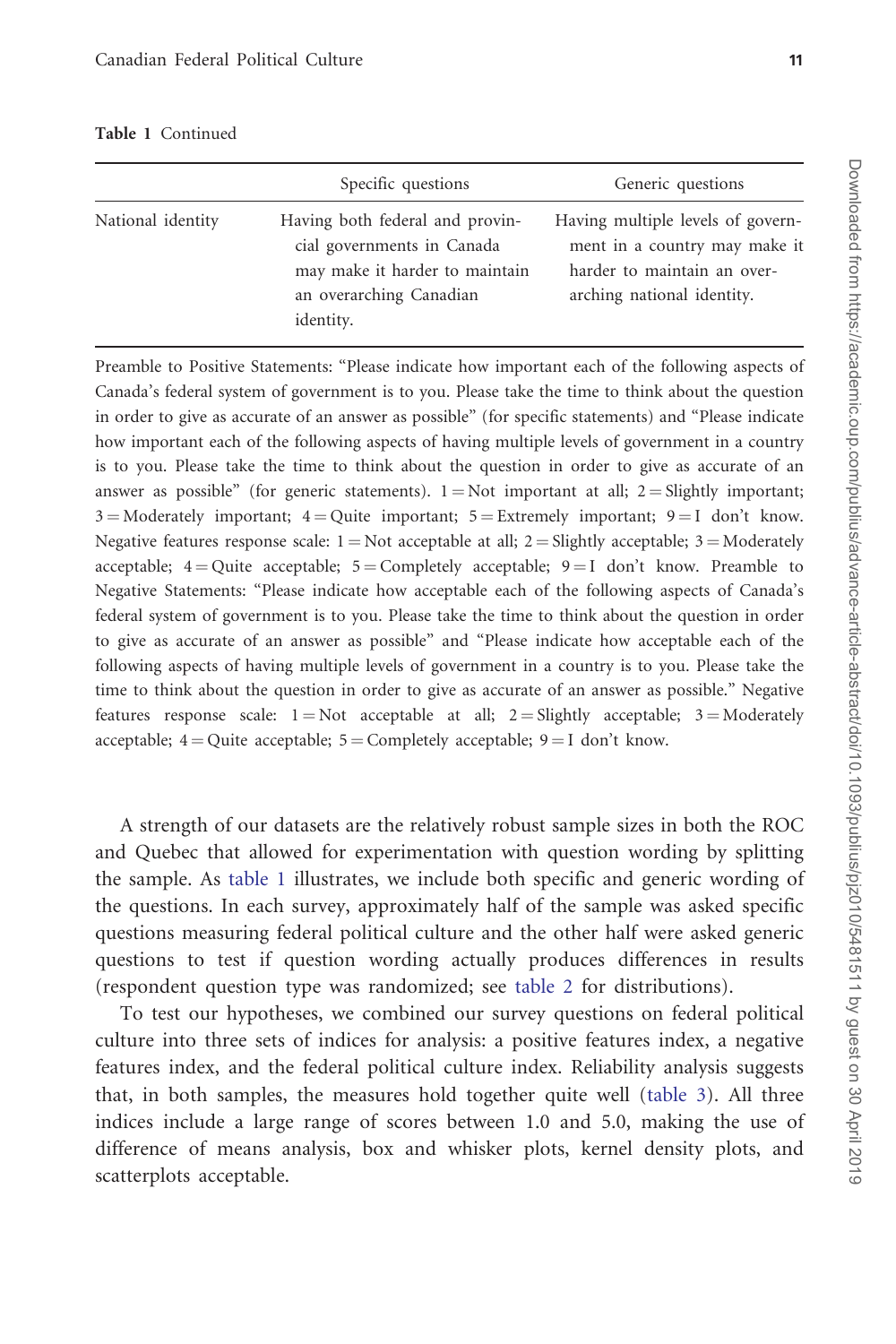|                            | ROC survey<br>$N = 3,182$ | Quebec survey<br>$N = 4,263$ |
|----------------------------|---------------------------|------------------------------|
| Specific federal political | $N=1,598$                 | $N = 2,075$                  |
| culture questions          | Atlantic Canada N=366     | Quebec City $N=325$          |
|                            | Ontario $N=742$           | Montreal CMA $N = 972$       |
|                            | Western Canada N=490      | Other locations $N=778$      |
| Generic federal political  | $N = 1,584$               | $N = 2.188$                  |
| culture questions          | Atlantic Canada $N = 365$ | Quebec City $N = 358$        |
|                            | Ontario $N = 782$         | Montreal CMA $N = 1079$      |
|                            | Western Canada $N = 491$  | Other locations $N = 751$    |
|                            |                           |                              |

<span id="page-11-0"></span>Table 2 Sample distributions by question type

Table 3 Reliability Analysis Of Indices (Cronbach's alpha)

|                                      | Rest of Canada | Quebec |
|--------------------------------------|----------------|--------|
| Federal political culture (Specific) | 0.6370         | 0.6797 |
| Federal political culture (Generic)  | 0.7596         | 0.7717 |
| Positive features (Specific)         | 0.7062         | 0.7543 |
| Positive features (Generic)          | 0.7809         | 0.8464 |
| Negative features (Specific)         | 0.6313         | 0.6599 |
| Negative features (Generic)          | 0.7289         | 0.7297 |

## Results: Levels of Federal Political Culture

Our data provide solid evidence that, take as a whole, Canadians have moderate levels of federal political culture using our definition of this concept ([table 4](#page-12-0)). Looking at the results for the federal political culture index, we can see that the means for ROC residents and Quebec residents hover around three, the midpoint of our scale, for both the generic and the specific measures. The standard deviations are all quite similar as well, ranging from 0.555 to 0.663. The finding that Canadians have a moderate level of federal political culture lies between the findings of Brown, Kincaid and Cole on one hand and Rocher and Fafard on the other hand.

The moderation within Canadians' levels of federal political culture appears not to be the product of respondents selecting the midpoint across the ten questions, but rather appears to be reflective of the respondents' enthusiasm for positive features of federalism and dislike of the negative features of federalism. [Table 4](#page-12-0)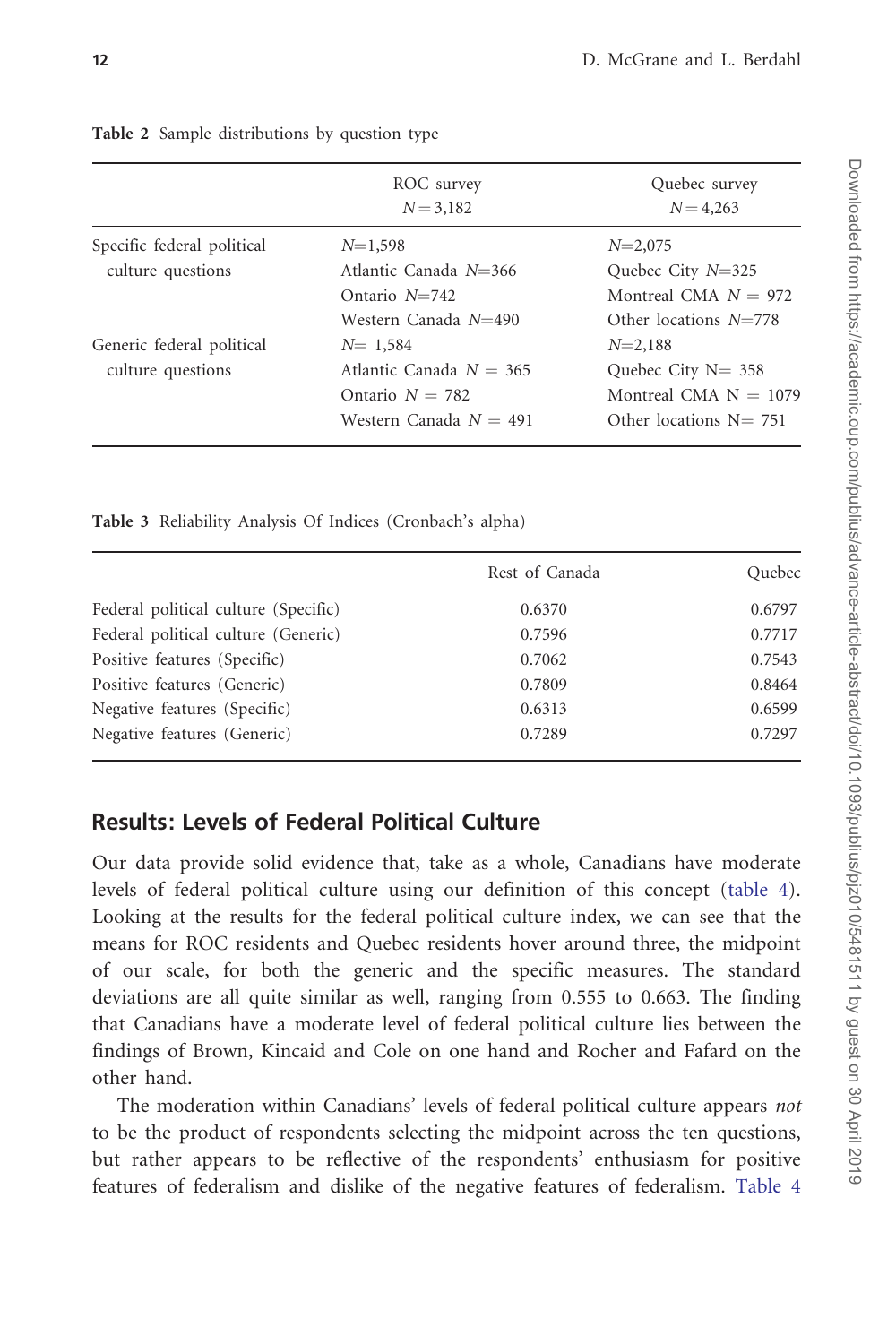|               | Federal political<br>culture index<br>Mean $(SD)$ | Features of federalism<br>index<br>Mean (SD) | Features of federalism<br>index<br>Mean $(SD)$ |
|---------------|---------------------------------------------------|----------------------------------------------|------------------------------------------------|
| ROC Sample    | Specific: 3.30 $(0.564)$ ***                      | Specific: 3.93 $(0.690)$ ***                 | Specific: 2.67 (0.822)                         |
|               | Generic: 3.23 (0.663)***                          | Generic: 3.84(0.762)***                      | Generic: 2.63 (0.871)                          |
| Quebec Sample | Specific: 2.96 $(0.555)$ ***                      | Specific: 3.59 (0.662)***                    | Specific: 2.34 (0.770)                         |
|               | Generic: 2.79 (0.604)***                          | Generic: 3.29 (0.782)***                     | Generic: 2.30 (0.760)                          |

<span id="page-12-0"></span>Table 4 Difference of means across indices

Note: "Specific" indicates respondent was asked questions that referenced the federal and provincial governments of Canada; "Generic" indicates respondent was asked questions that only referenced "different levels of government."

\*\*\*p < 0.001, \*\*p < 0.01, \*p < 0.05 (Results of two-sample t-test with unequal variances).

illustrates that Canadians lean towards valuing the positive features of federalism as "quite important" (i.e., four on our scale) while finding the negative features of federalism to be "slightly acceptable" (i.e., two on our scale). This finding is better illustrated through scatterplots. In [figure 1,](#page-13-0) the vertical axis represents the positive features of federalism on a scale of one (not important at all) to five (extremely important) and the horizontal axis represents the negative features of federalism on a scale of one (not acceptable at all) to five (extremely acceptable). If a large number of respondents had answered "three" across all ten questions, the dots would be clustered around the middle of the scatterplots where the two axes intersect. However, something quite different is observed: the dots cluster in the upper left quadrants, which indicates that these respondents valued the positive features of federalism as "quite important" or "extremely important" and at the same time found the negative features of federalism to be "slightly acceptable" or "not acceptable at all." In this sense, Canadians' moderate federal political culture embodies a utopian vision of federalism where they want to have the positive features of federalism without having to endure its negative features.

Our hypothesis that Quebecers would have higher levels of federal political culture than English Canadians is not supported by the data; in fact, the opposite is observed (table 4). This is visually demonstrated through box whisker plots ([figure 2\)](#page-14-0). As the location of the upper and lower adjacent values (represented by the whiskers) across the Quebec and ROC plots are similar, the points of interest are the medians (represented by the white lines) and the interquartile range ("the middle 50 percent", represented by the boxes). Looking first at the overall federal political culture index (for both the generic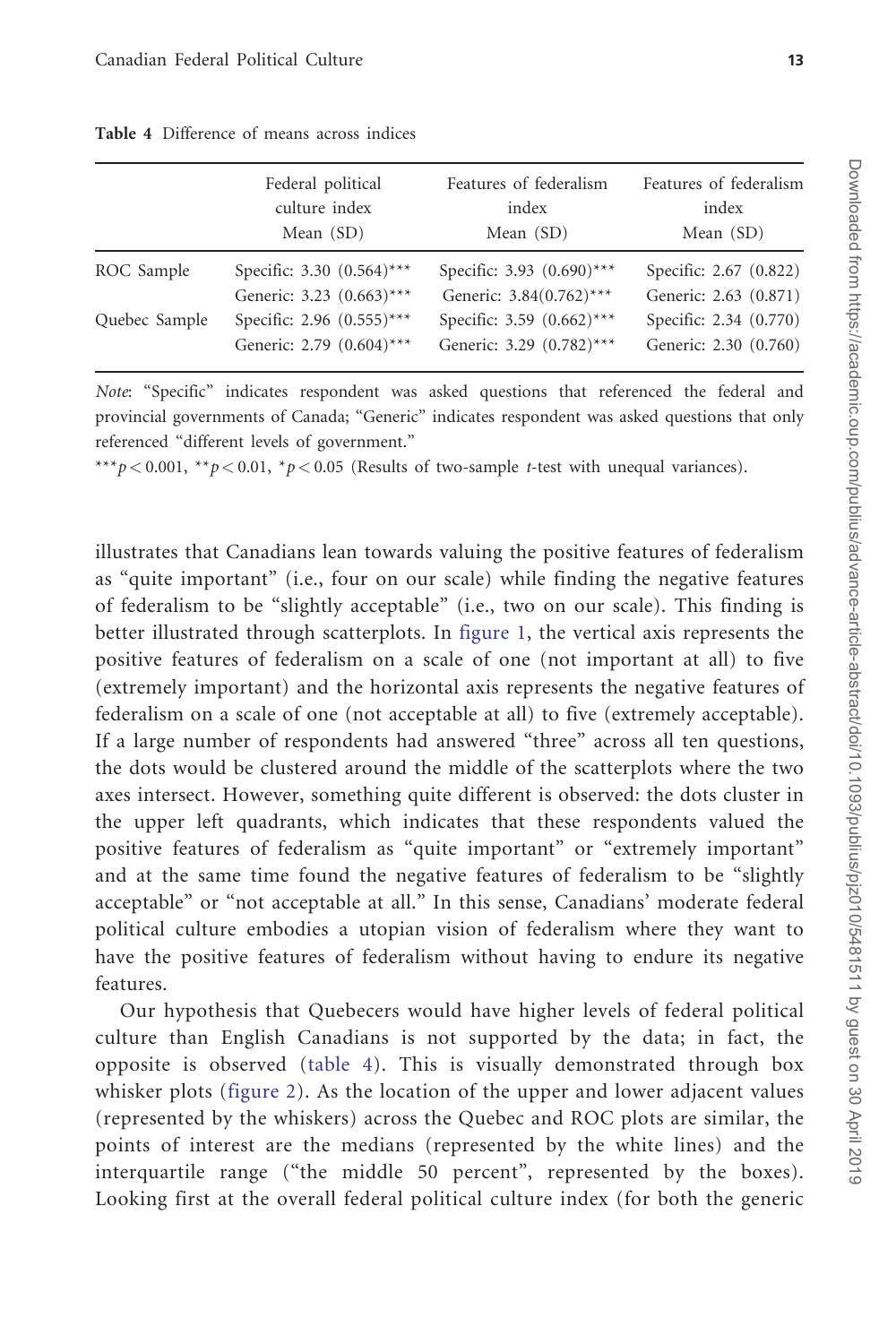<span id="page-13-0"></span>

Figure 1 Positive versus negative features of Canadian Federal Political Culture (2015).

and specific measures), the medians and interquartile ranges are a bit to the right of the midpoint for the ROC residents and center on or are slightly to the left of the midpoint for Quebec residents, indicating that ROC residents have a slightly higher level of federal political culture. The other two box and whisker plots demonstrate that ROC respondents find positive features more important than do Quebecers and that they find the negative features of federalism to be somewhat more acceptable than Quebecers. Overall, [figure 2](#page-14-0) leads to the conclusion that Quebec residents have slightly lower level of federal political culture than residents of the ROC. This finding runs counter to both our expectations and the findings of Rocher and Fafard (2010, [2013\)](#page-24-0), who argued that Quebecers have higher levels of federal political culture than residents of the ROC.

Before ending this discussion, it is worth commenting on the role that linguistic group and opinions on sovereignty play concerning levels of federal political culture within Quebec. First, and contrary to our expectations, supporters and opponents of sovereignty in Quebec as well as all three linguistic groups in Quebec (Francophones, Anglophones, and Allophones) had very similar levels of federal political culture when using generic questions or specific questions. The presence or absence of the words "federal government" did not lower the sovereignists' level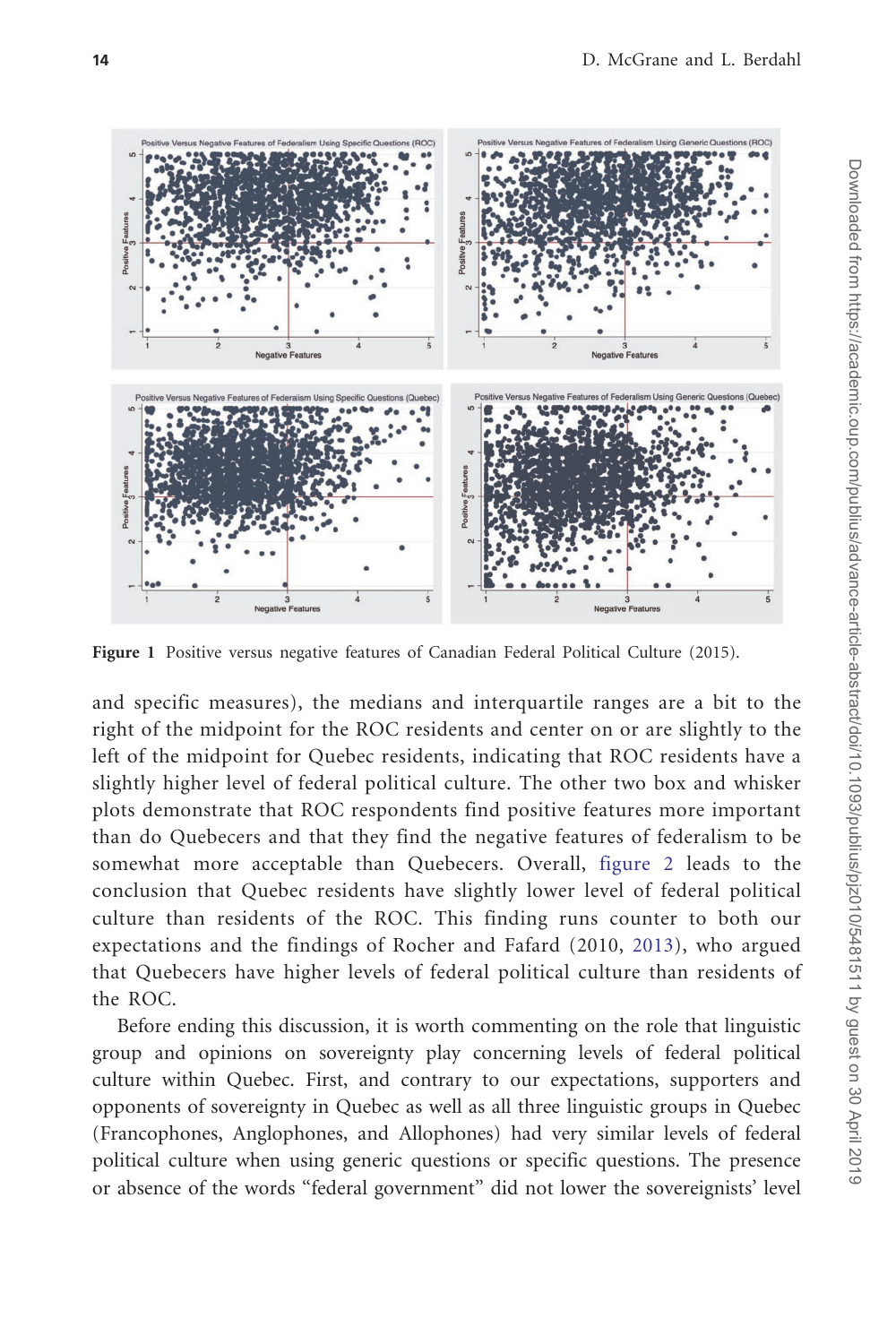<span id="page-14-0"></span>

Figure 2 Federal political culture in ROC and Quebec (2015).

of federal political culture as we expected, nor did it have any effect on the level of the federal political culture of Francophones compared to Anglophones or Allophones. In fact, sovereignists actually had a slightly higher level of federal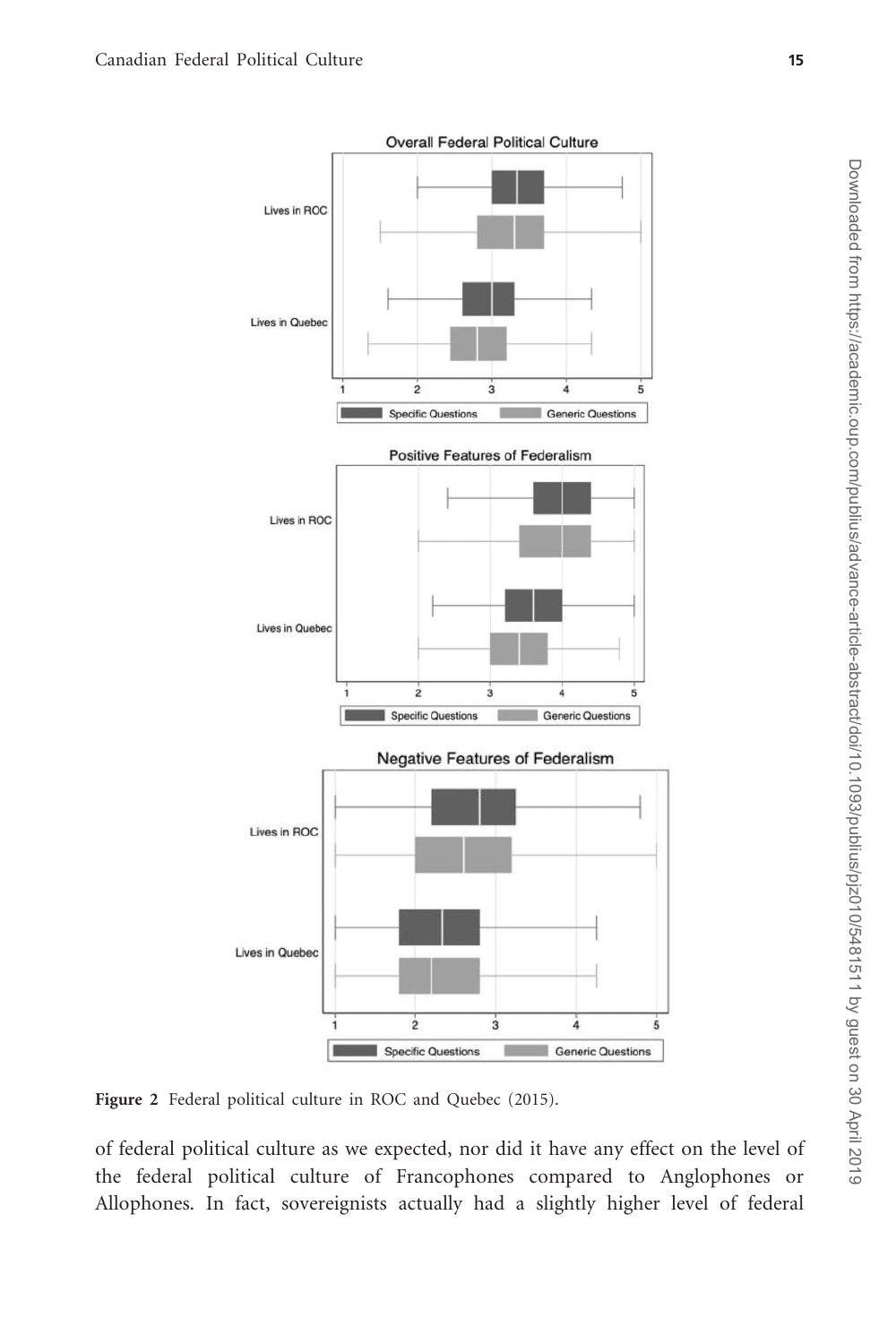political culture when questions referring to the Canadian federal government were used as opposed to generic questions. Second, our expectation that sovereignists in Quebec would have higher levels of federal political culture than non-sovereignists was supported when using the specific measures index but not supported when using the generic measures index. The mean was 3.07 out of five for the sovereignists and 2.86 for those opposed to sovereignty using the specific measures index, while opponents of sovereignty had a slightly higher level of federal political culture (2.81 out of five) when generic questions were asked than sovereignists (2.74 out of five). Further, there was no noticeable differences by linguistic group in Quebec when it came to levels of federal political culture. Quebec Francophones had almost exactly the same level of federal political culture as Quebec Anglophones and Allophones using the specific index (all means for all three linguistic groups fell within the range from 2.91 to 2.96; similar results for generic index). Third, and surprisingly, ROC residents had modestly higher levels of federal political culture than both Quebec sovereignists (mean 0.23 higher specific index; 0.49 higher generic index) and Quebec Francophones (mean 0.34 higher specific index; 0.43 higher generic index).

Taken together, our results suggest that the multinational view of federalism that is common among Quebec's political elites has not produced a higher level of federal political culture among Quebec sovereignists or Quebec Francophones when compared to ROC residents or Quebec residents who are not part of the province's national minority (i.e., Anglophones and Allophones). When we break down the Quebec results by opinions on sovereignty and linguistic group, a pattern of higher levels of federal political culture within Quebec compared to the rest of Canada does not emerge. If anything, ROC residents have slightly higher levels of political culture than residents of Quebec, regardless of those residents' opinions towards sovereignty or mother tongue.

#### Results: Generic versus Specific Questions

We anticipated that we would observe meaningful differences in Canadians' responses to the generic and specific questions concerning Canadian federal political culture. The results suggest that differences are present, but modest (see [table 4](#page-12-0) above). $^6$ 

In the ROC sample, we find that the mean scores on the federal political culture indices are 0.07 points apart, the mean scores for the positive features index are within 0.09 points, and the mean scores for the negative features index are within 0.04 points. While the first two sets of indices have statistically significant differences, the differences are but substantively small.The same pattern is observed in the Quebec sample, although the differences are somewhat larger: a 0.17 point (and statistically significant) difference for the federal political culture index, a 0.30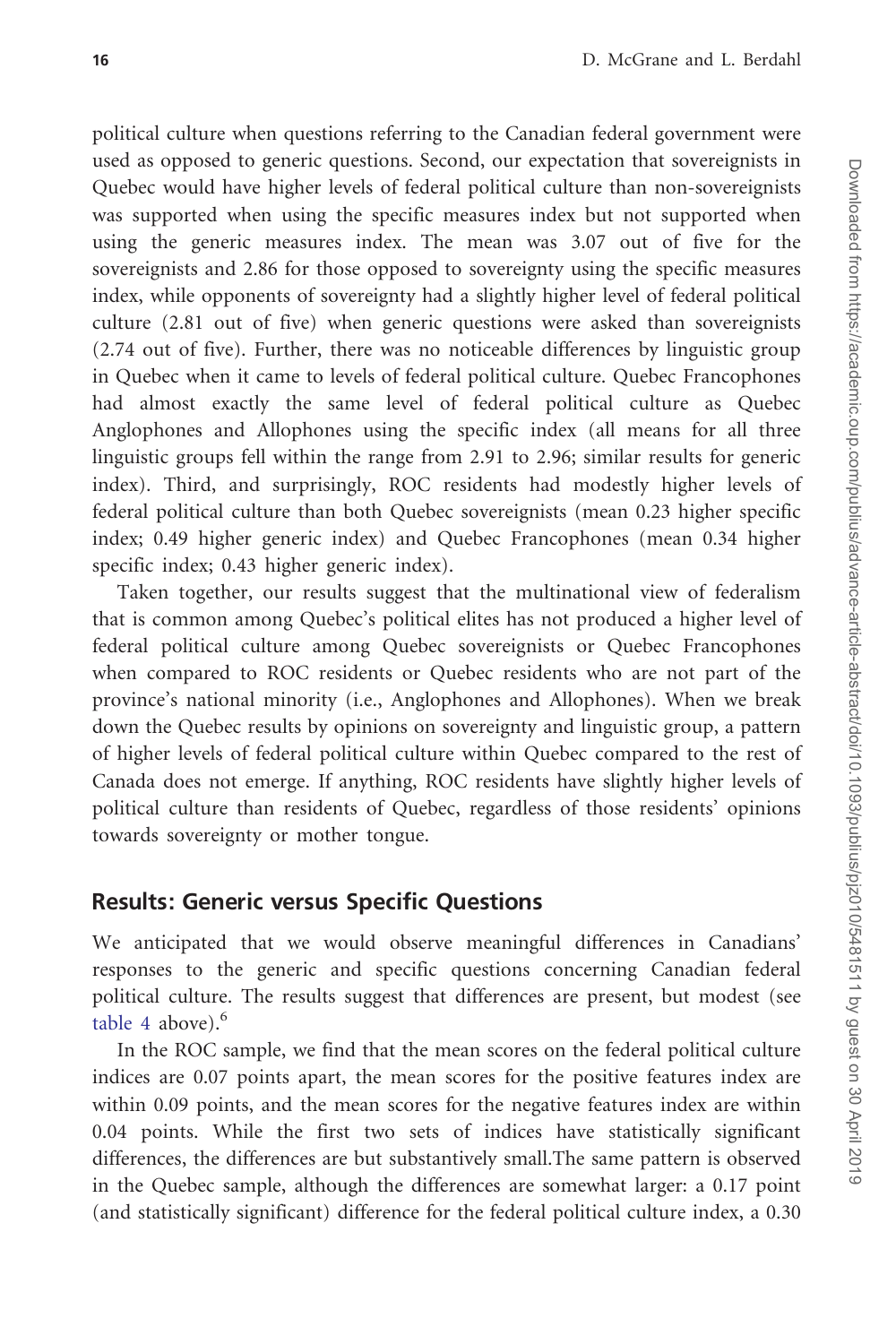point (and statistically significant) difference for the positive features index, and a 0.04 point difference for the negative features index. Together, the results suggest that the wording changes had a greater effect in the Quebec sample than in the ROC sample, but only for the positive features questions, and even there the effect was not very strong. Overall, across both samples, and across all indices, the specific questions generated modestly higher scores than the generic questions, but in all cases the differences were underwhelming. The results suggest that the differences in wording in our questions produced very minimal effects.

To visualize the data, we produced kernel density plots for each set of indexes within each sample [\(Salgado-Ugarte et al. 1993;](#page-24-0) [Cox 2005](#page-23-0)). For our purposes, kernel density plots, produced using the kdensity command $\ell$  in STATA, are very useful to visually represent the effects (or lack thereof) of different question wording on the distributions of cases within our samples. The kernel density plots below allow us to see where an index's scores cluster, and in so doing help us to visually discern if the changes in wording is really affecting the overall distribution of the scores in our samples. In the plots, the horizontal axis ranges from 1.0 to 5.0 to represent the five-point scales used on the survey, while the vertical axis ranges from 0.0 to 1.0 to represent the estimations of the density of cases at those particular points in the kernel density plot that the line passes through. A density of zero means that the kernel function estimates that almost no cases are found at that particular point in the graph, while a density of one means that the kernel function estimates that almost all cases are found at that particular point in the graph. In our plots, the lighter line represents the measurements taken using specific wording and the dark line represents the measurements taken using generic wording.

We present the ROC sample data in [figure 3.](#page-17-0) When we examine federal political culture indices using the generic and the specific questions, we can see that the distribution of the cases across the two indices is remarkably similar: the lines of the kernel density plots rise and fall in tandem, with very little space between the two lines. The positive features indices demonstrate a similar pattern, as the distribution of cases varies little depending on the question wording that is used. The negative features indices also depict that the different wording has very minimal effects.

[Figure 4](#page-18-0) presents these same paired indices in the Quebec sample. The plots show similar patterns with the ROC, with one notable difference. In the Quebec sample, there is more variation regarding the positive features indices: while overall trajectories of the two lines are the same, there is more space between the two lines than is found in the other plots that we are presenting. Specifically, the responses for the generic wording (represented by the darker line) fall more steeply after the mid-point of the scale than the responses for the Canada-specific wording (represented by the lighter line). This finding illustrates that the specific wording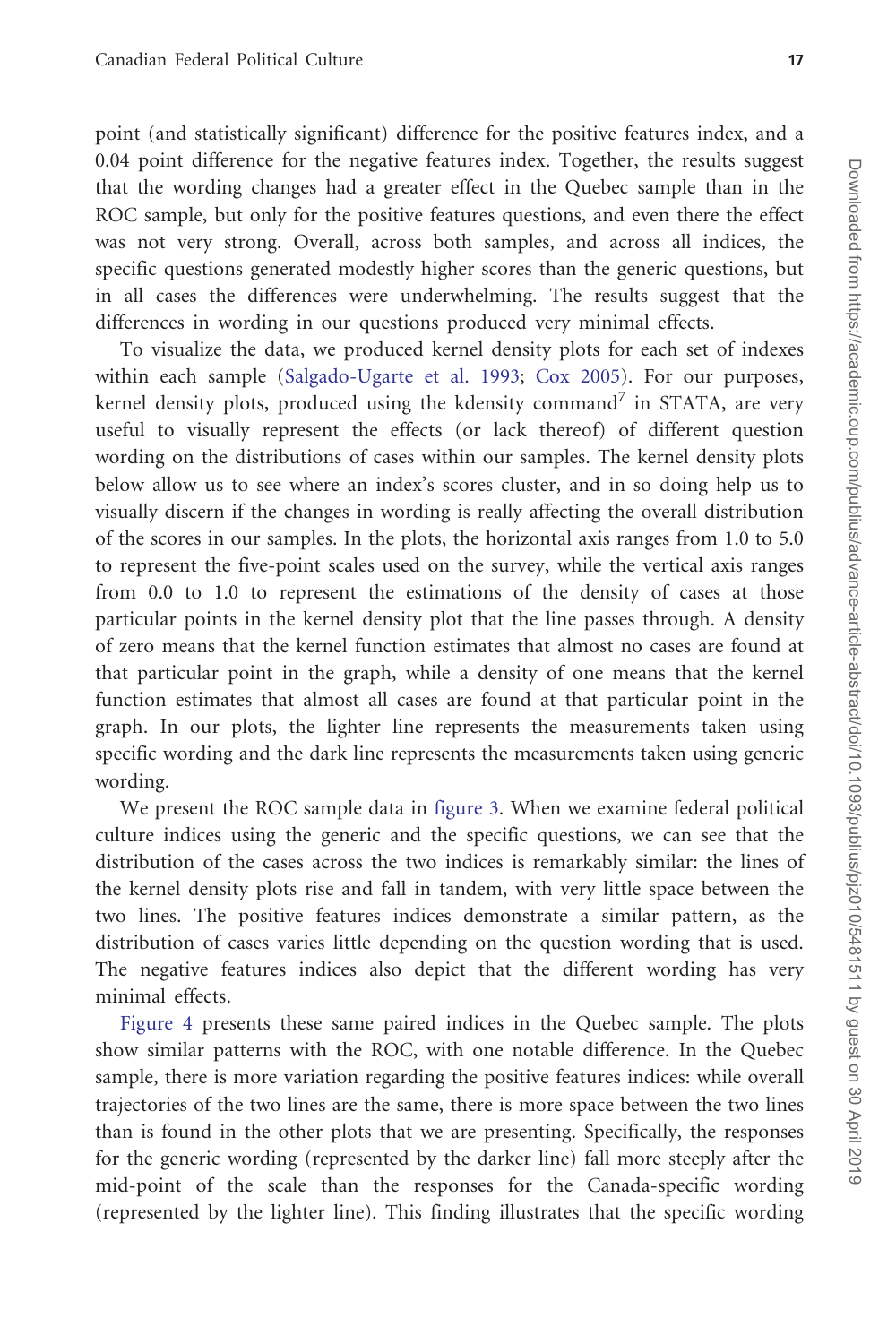<span id="page-17-0"></span>

Figure 3 Measurement of federal political culture using generic and specific questions (ROC).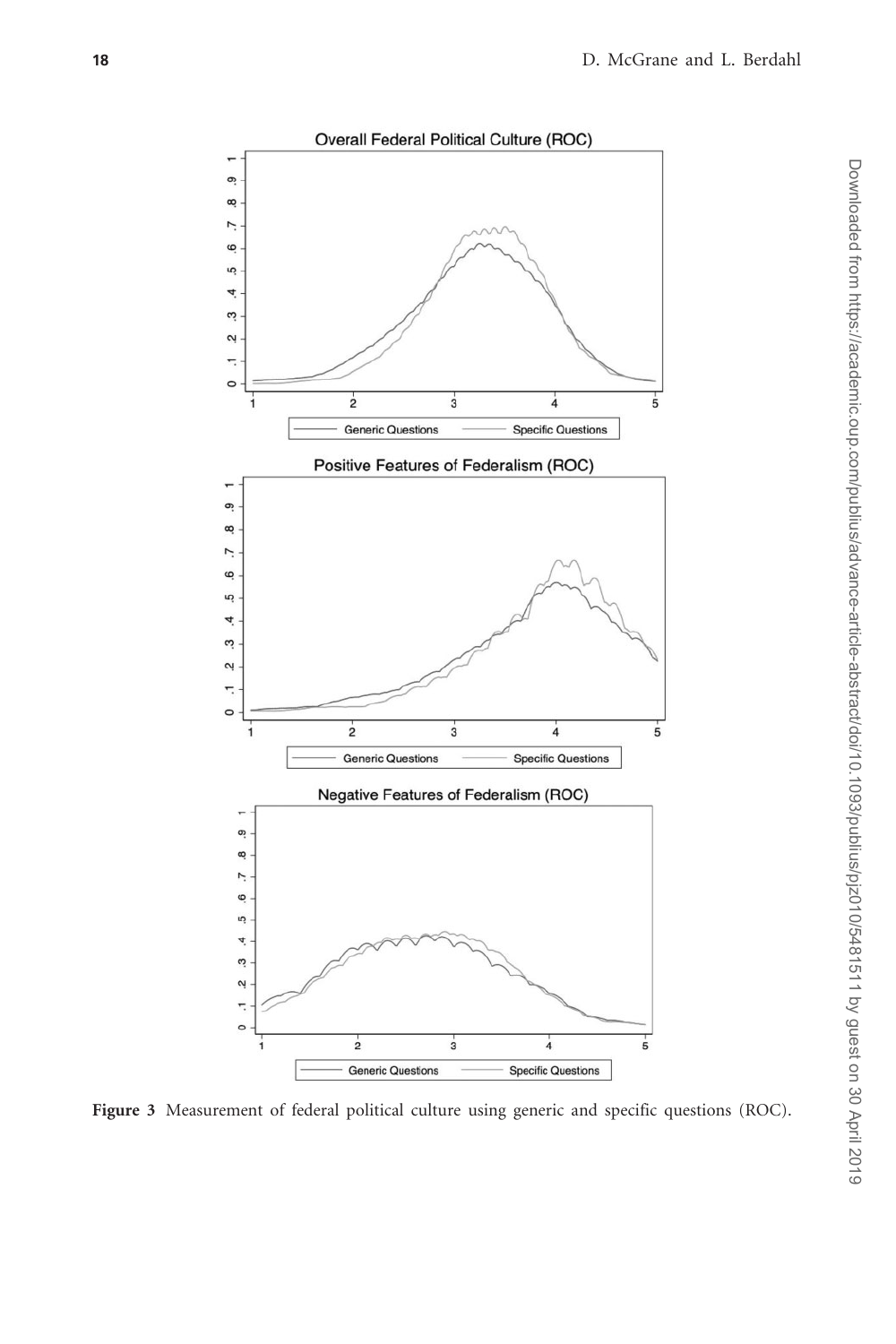<span id="page-18-0"></span>

Figure 4 Measurement of federal political culture using generic and specific questions (Quebec).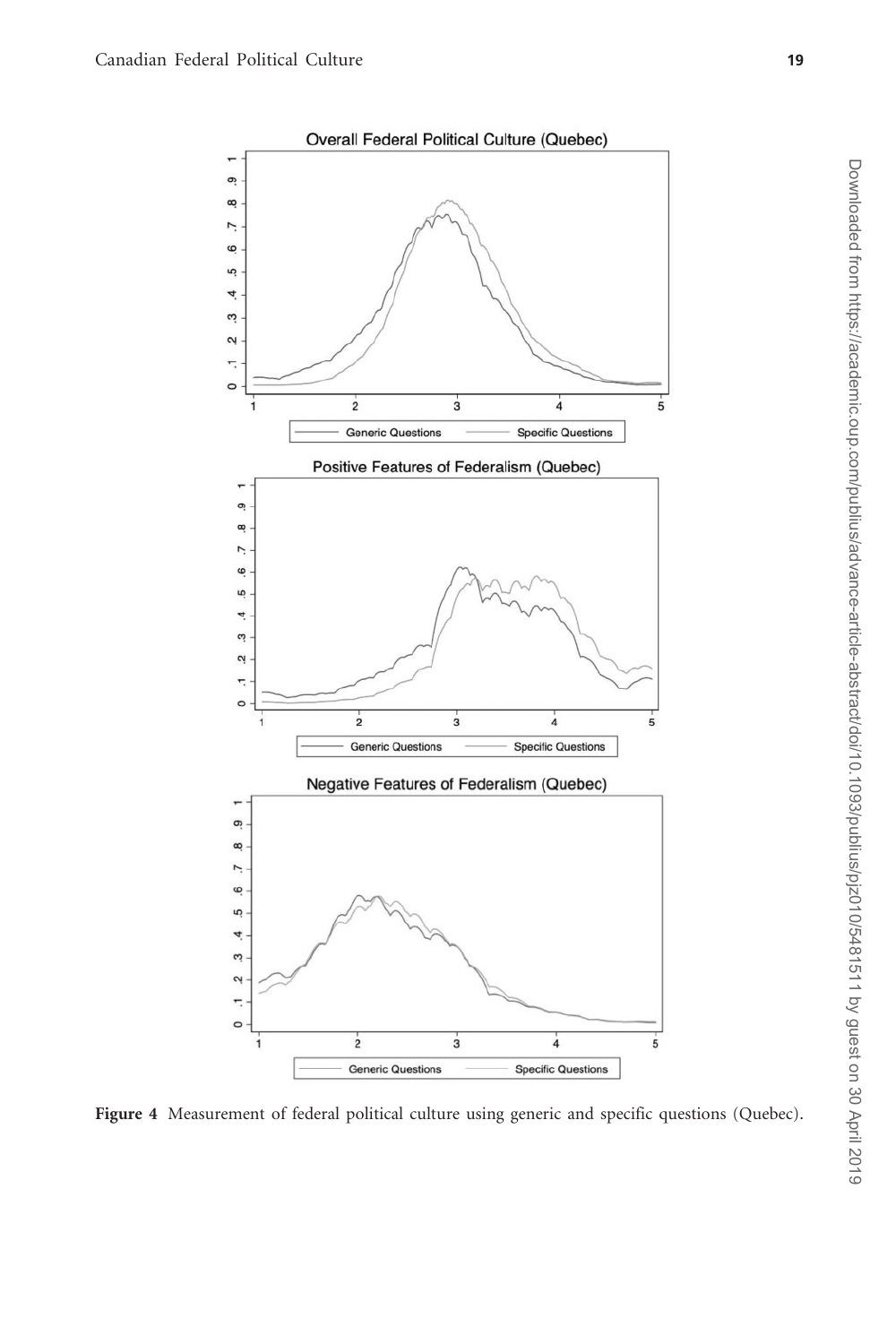did produce a small effect: Quebec residents were more likely to state that they find the positive features of federalism important using country-specific questions than to state that they find positive features of federalism important using generic questions. Yet, when it comes to the other two indices, the pattern that we have been observed in the ROC forcefully reasserts itself. We see that the distribution of cases on the negative features indices and overall federal political culture indices are almost identical: there is very little space between the dark and light lines as they rise and fall in exactly the same places.

# Conclusion

In this article, we reconceptualize Canadian federal political culture by creating a new definition and set of measurements that was empirically tested in a public opinion survey administered around the time of the 2015 Canadian federal election. We argue that, as part of their political culture, Canadians hold values about how important it is that federalism promotes diversity through recognizing different identities, responding to local particularities, preventing the concentration of political power, and creating the opportunities for innovation and collaboration. Canadians also hold values concerning the acceptability of federalism resulting in situation that reduce the unity of the polity such as gridlock in decision-making, lack of standardization of government services, conflictual intergovernmental relations, and a weak national identity. Taken together, these values constitute Canadian citizens' federal political culture and Canadians appear to hold these values quite firmly. While respondents had the option of choosing "I don't know" to our questions, less than 5 percent did so on each measurement.

As with the definition of any academic concept, our definition of Canadian federal political culture has shortcomings and limitations. The complex nature of Quebec's relationship with the rest of Canada poses challenges when defining Canadian federal political culture. The multinational view of federalism among Quebec political elites contrasts with the territorial view of federalism held by English Canadian political elites, and finding a single set of questions that encompasses these competing views is difficult. Our definition of federal political culture is focused on the potentially positive and negative consequences of dispersing power between different levels of government within a federal system. Many of these consequences are congruent with territorially based concerns (e.g., allowing provincial governments to innovate, collaborate, and keep the federal government accountable). It is possible that more Quebec–ROC differences would have been evident if the survey included more questions concerning national identities in Canada and the accommodation of the Québécois as a national minority. While it is noteworthy that Quebec residents do not particularly demarcate themselves from ROC residents on our two measures that we did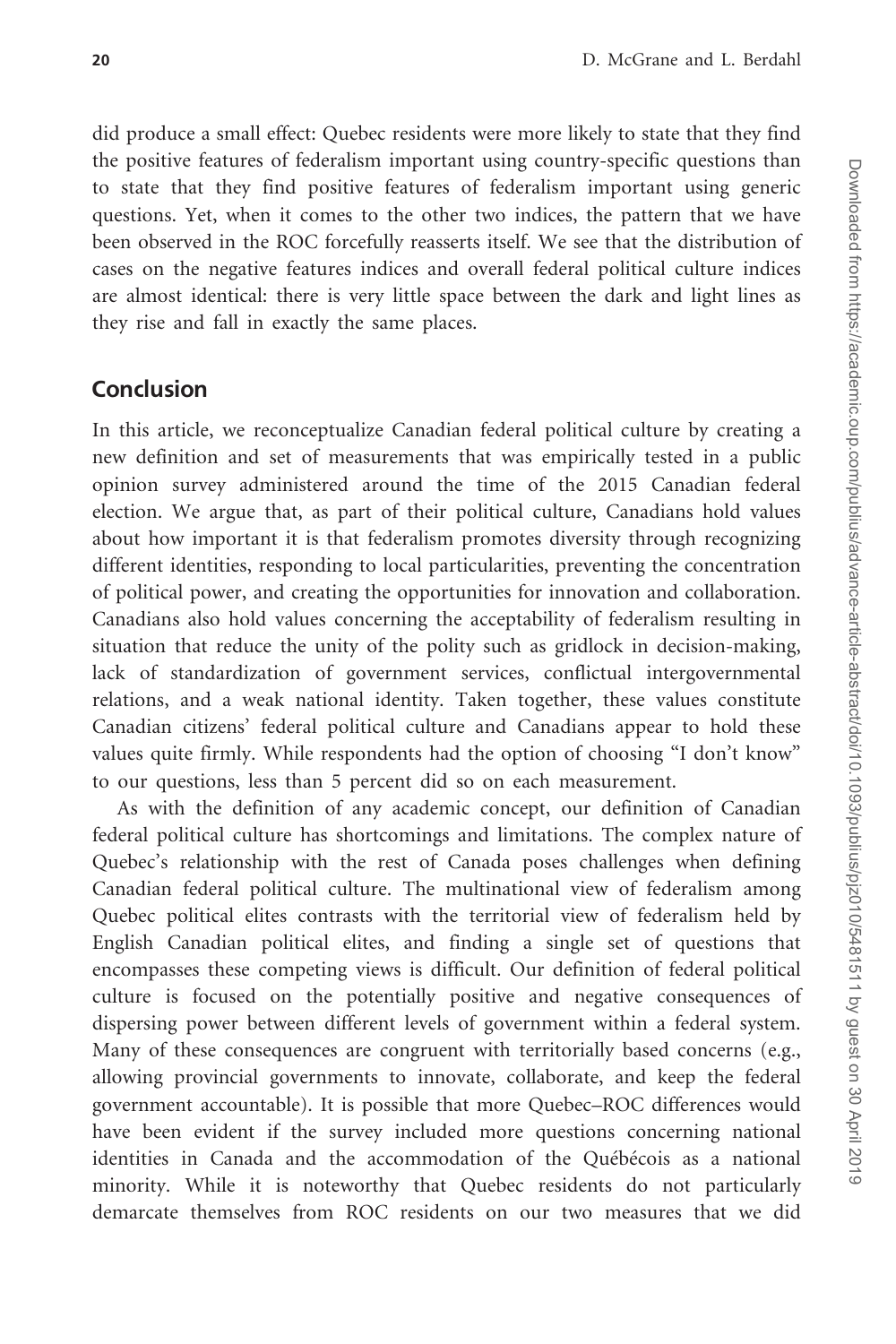include about identity (as shown in tables A1 and A2 in the [Supplementary Online](https://academic.oup.com/publius/article-lookup/doi/10.1093/publius/pjz010#supplementary-data) [Appendix](https://academic.oup.com/publius/article-lookup/doi/10.1093/publius/pjz010#supplementary-data)), wording choices may matter. Using both generic and specific wording, we found that Quebecers are slightly less likely than ROC residents to find it important that different levels of government allow for the "expression of different identities." (tables A1 and A2 in the [Supplementary Online Appendix](https://academic.oup.com/publius/article-lookup/doi/10.1093/publius/pjz010#supplementary-data)). From our question wording, it is not readily apparent for Quebec respondents to what extent "different identities" explicitly includes the Québécois national identity. The inclusion of the phrase "such as Québécois identity" at the end of this statement might have resulted in altered response patterns in Quebec. Similarly, within our generic questions, we ask about the acceptability that different levels of government "make it harder to maintain an overarching national identity." In this case, the generic form of our question is ambiguous for a Quebec resident because we do not define if we mean Canadian national identity or Québécois national identity.

Future researchers would be well-served to experiment with surveys that dive deeper into the topic of how national identities in Canada are intertwined with Canadian federal political culture. In particular, it would be interesting to find questions that fully capture multinational and territorial visions of Canadian federalism. Research might also consider how political identities, including Canadian, Québécois, and provincial (e.g., Alberta) identities, correlate with federal political culture.

Our study offers several lessons for comparative scholarship on federal political culture. First, context does matter. Existing values-based measures of federal political culture fit awkwardly within the Canadian context. The existence of the Québécois national minority and very strong Premiers who routinely counter the authority of the federal government make it difficult to find questions that would be interpreted in the same way in Canada as in other federal countries like the United States or Australia. Indeed, even within the same country, it can be challenging to find survey questions that are interpreted in the same way in different regions, especially in countries like Canada where one region is home to a national minority and the rest of the country is the home of the national majority.

Second, our research finds that generic and specific questions do not significantly alter responses, suggesting that the use of generic questions may be acceptable to measure federal political culture across federal countries. Our similar findings across the two question types should be verified in another federal system, as it is possible that Canadians automatically conflate generic statements about the positive and negative aspects of dividing political power among different levels of government within their own federal system of governance and citizens of other countries do not. If additional studies confirm the lack of significant differences between specific and generic questions, generic questions could be used not only across federal countries but also to examine if there is a latent federal political culture in countries with unitary systems. Therefore, our findings indicate that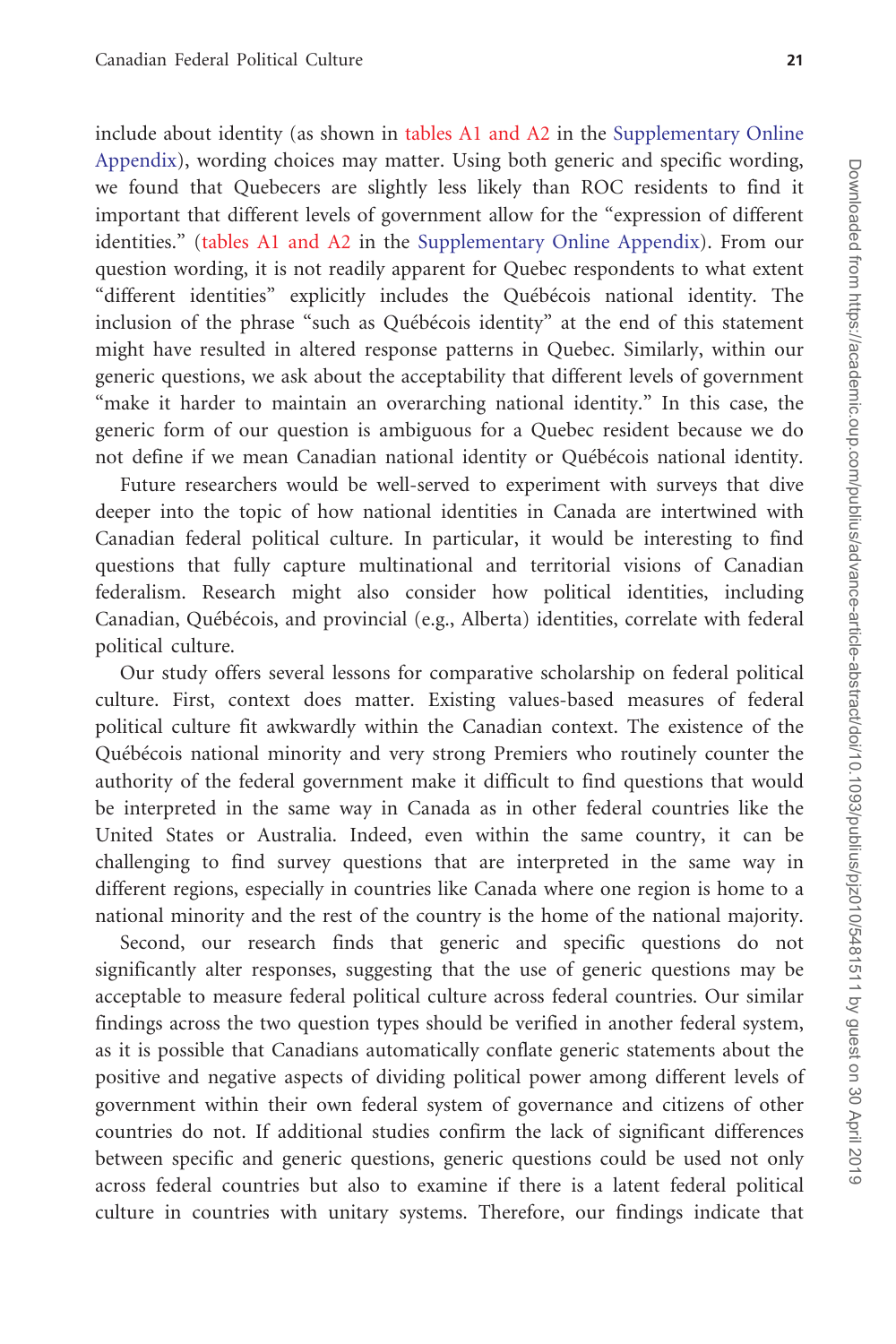there could be some hope for a universal definition of federal political culture that can be empirically tested in several different countries, although finding such a definition and corresponding set of measurements will be difficult.

In summary, federal political culture remains an intellectually appealing theoretical construction even if its measurement has proved elusive. The difficulties with measuring federal political culture mean that debate over the definition, conceptualization, and operationalization of federal political culture in public opinion research is bound to continue. Nonetheless, federal political culture is a useful concept: the presence of a strong federal political culture suggests wellfunctioning federal arrangements that create minimal animosity and the presence of a weak federal political culture suggests a disconnect between what citizens desire and existing political arrangements. Given its potential utility for both political scientists and practitioners of federalism, such as politicians and public servants working in intergovernmental affairs, it is worthwhile to continue to research the topic.

## Supplementary Data

[Supplementary data](https://academic.oup.com/publius/article-lookup/doi/10.1093/publius/pjz010#supplementary-data) are available at Publius: The Journal of Federalism online.

## **Notes**

The authors would like to thank the Secrétariat aux affaires intergouvernementales canadiennes of the Government of Quebec for their generous funding of this study through their Research Support Program on Intergovernmental Affairs and Québec Identity.

- 1. He cites [Grodzins \(1966\)](#page-23-0), [Livingston \(1952\)](#page-24-0), [Franck \(1968\)](#page-23-0), and [Truman \(1962\).](#page-25-0)
- 2. Such questions relate more directly to the large international literature on devolution literature that examines citizen preferences regarding which level of government should be responsible for various activities such as defense or health care policy and how these preferences are influenced by political orientations like partisanship, ideology, and feelings about governmental performance (for a summary, see [Jacobs 2017\).](#page-23-0)
- 3. [Karmis and Rocher \(2018,](#page-23-0) 4) define a multinational democracy as having the following characteristics: (i) constitutional association of two or more nations; (ii) various national communities have their own self-governing institutions; (iii) the nations and the composite multination are constitutional democracies; and (iv) being multicultural as well as multinational, meaning that multination diversity must be reconciled with multicultural diversity.
- 4. Research shows that opposition to the 1992 Charlottetown Accord in English Canada was driven by negative feelings toward specific proposals that were perceived to provide too much accommodation of Quebec's demands for more power within the Canadian federation ([Johnston et al. 1996\)](#page-23-0).
- 5. The weights were created using the ipfraking package in Stata that uses a procedure known as iterative proportional fitting or raking. See [Kolenikov \(2014\)](#page-24-0).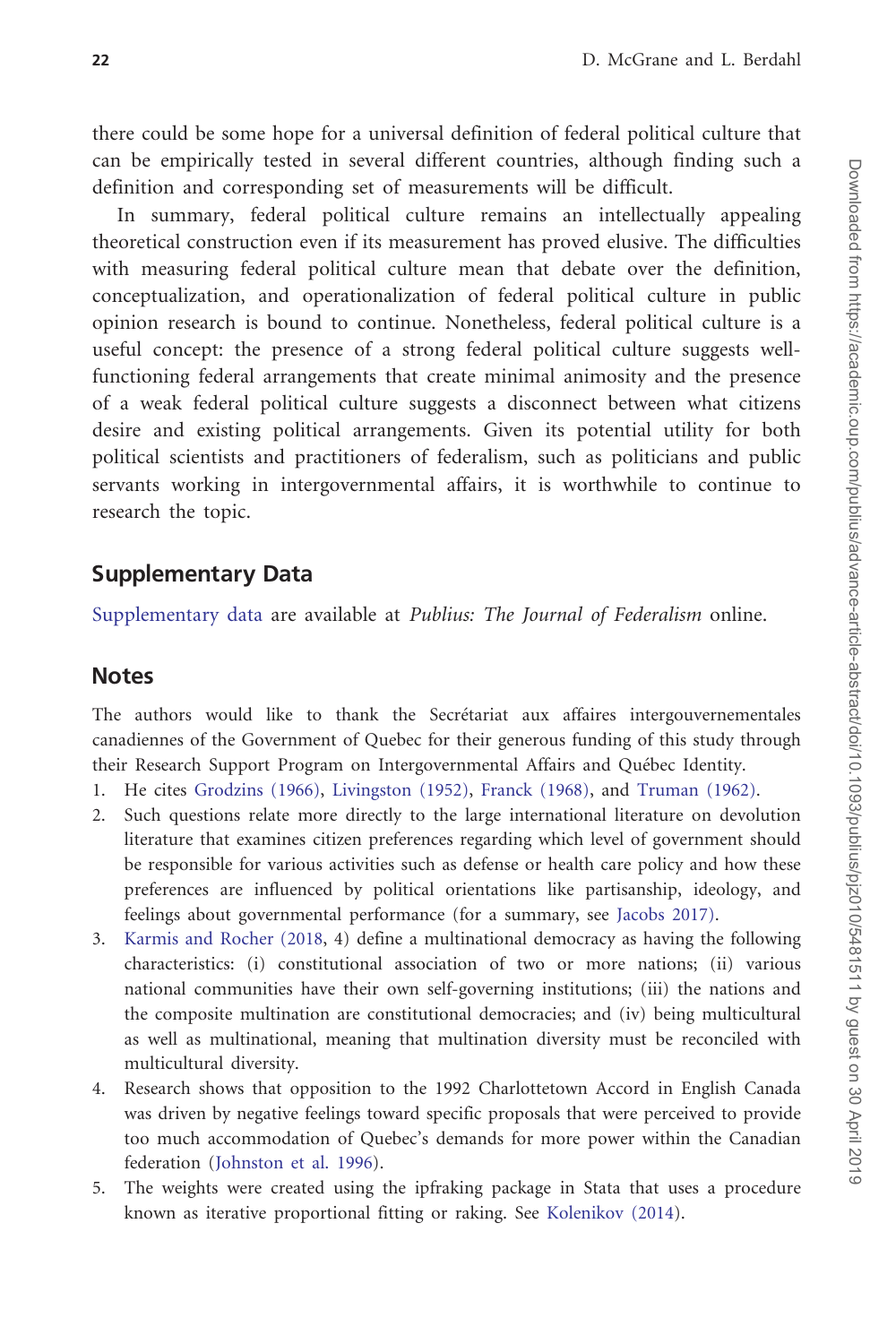- <span id="page-22-0"></span>6. Tables of the means and standard deviations for individual questions are presented in the [Supplementary Online Appendix.](https://academic.oup.com/publius/article-lookup/doi/10.1093/publius/pjz010#supplementary-data)
- 7. The k-density command uses the Epanechnikov kernel estimation function as its default and we did not change that setting.

#### References

- Almond, Gabriel, and Sidney Verba. 1965. The civic culture: Political attitudes and democracy in five nations. Boston: Little, Brown, and Company.
- Anderson, Cameron. 2011. Regional heterogeneity and policy preference in Canada: 1979- 2006. Regional and Federal Studies 20 (4–5): 447–468.
- Bednar, Jenna. 2009. The robust federation: Principles of design. Cambridge: Cambridge University Press.
- Blais, André, Elisabeth Gidengil, Richard Nadeau, and Neil Nevitte. 2002. Anatomy of a liberal victory: Making sense of the vote in the 2000 Canadian election. Peterborough: Broadview Press.
- Breton, Charles, Fred Cutler, Sarah Lachance, and Alex Mierke-Zatwarnicki. 2017. Telephone versus online survey modes for election studies: Comparing Canadian public opinion and vote choice in the 2015 federal election. Canadian Journal of Political Science 50 (4): 1005–1036.
- Brown, A. J. 2013. From intuition to reality: Measuring federal political culture in Australia. Publius: The Journal of Federalism 43 (2): 297–314.

———. 2012. Measuring the mysteries of federal political culture in Australia. In Tomorrow's Federation: Reforming Australian Government, ed. Paul Kildea, Andrew Lynch, and George Williams, 310–334. Sydney, Australia: Federation Press.

- Brown, A. J., John Kincaid, Richard Cole, and Jacob Deem. 2014. Federal political culture: How has it been measured, how can it be measured, and should it be measured in nonfederal countries? World Congress of Political Science, Montreal, July 2014.
- Brown, A. J., John Kincaid, Jacob Deem, and Richard Cole. 2016. Measuring citizen attachment to federal principles: results from Australia, Canada, the United States, Germany and Great Britain. World Congress of Political Science, Poznan, Poland, July 2016.
- Burgess, Michael. 2012. In search of the federal spirit: New comparative empirical and theoretical perspectives. Oxford: Oxford University Press.
- Coalition Avenir Québec. 2015. Un Québec ambitieux: Un nouveau projet pour les nationalistes du Québec. Quebec City: Coalition Avenir Québec.
- Cole, Richard, John Kincaid, and Alejandro Rodriquez. 2004. Public opinion on federalism and federal political culture in Canada, Mexico, and the United States, 2004. Publius: The Journal of Federalism 34 (3): 201–221.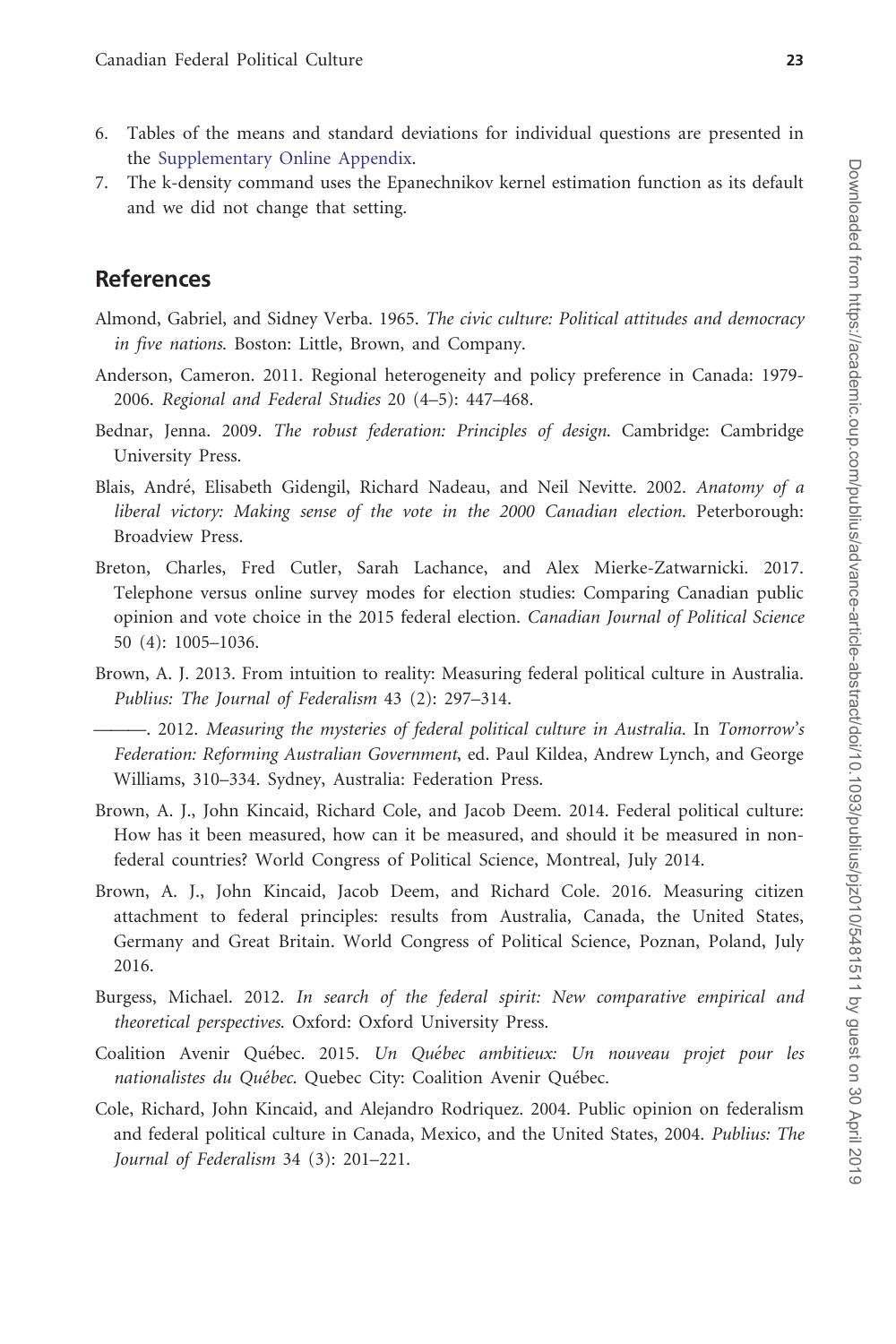- <span id="page-23-0"></span>Cook, Ramsay. 1966. Canada and the French-Canadian question. Toronto: MacMillan of Canada.
- Cox, Nicholas. 2005. Speaking stata: Density probability plots. The Stata Journal 5 (2): 259–273.
- Duchacek, Ivo. 1970. Comparative federalism: The territorial dimension of politics. New York: University Press of America.
- Elazar, Daniel. 1987. Exploring federalism. Tuscaloosa: University of Alabama Press.
- Elkins, David, and Richard Simeon. 1980. Small worlds: Provinces and parties in Canadian political life. Toronto: Methuen.
- Fafard, Patrick, Francois Rocher, and Catherine Cote. 2010. The presence (or lack thereof) of a federal culture in Canada: The views of Canadians. Regional and Federal Studies 20 (1): 19–43.
- Franck, Thomas. 1968. Why federations fail: An inquiry into the requisites for successful federalism. New York: New York University Press.
- Gagnon, Alain-G., and James Tully. 2001. Multinational democracies. Cambridge: Cambridge University Press.
- Gagnon, Alain-G., Montserrat Guibernau, and Francois Rocher. 2003. The conditions of diversity in multinational democracies. Montreal: McGill-Queen's University Press.
- Gagnon, Alain-G., and Raffaele Iacovino. 2007. Federalism, citizenship, and Quebec: Debating multinationalism. Toronto: University of Toronto Press.
- Berdahl, Loleen, and Roger Gibbins. 2014. Looking west: Regional transformation and the future of Canada. Toronto, University of Toronto Press.
- Gidengil, Elisabeth, Neil Nevitte, André Blais, Joanna Everitt, and Patrick Fournier. 2012. Dominance and decline: Making sense of recent Canadian elections. Toronto: University of Toronto Press.
- Government of Quebec. 2017. Quebecers, our way of being Canadian. Quebec City: Government of Quebec.
- Grodzins, Morton. 1966. The American system. Chicago: Rand McNally & Company.
- Henderson, Ailsa. Regional Political Culture in Canada. 2004. Canadian Journal of Political Science 37 (3): 595-615.
- Jacobs, Nicholas. 2017. An experimental test of how Americans think about federalism. Publius: The Journal of Federalism 47 (4): 572–598.
- Johnston, Richard, André Blais, Elisabeth Gidengil, and Neil Nevitte. 1996. Challenge of direct democracy: The 1992 Canadian referendum. McGill-Queen's Press-MQUP.
- Karmis, Dimitrios, and Francois Rocher. 2018. Trust, distrust, mistrust in multinational democracies. Montreal: McGill-Queen's University Press.
- Kincaid, John, and Richard L. Cole. 2011. Citizen attitudes toward issues of federalism in Canada, Mexico, and the United States. Publius: The Journal of Federalism 41 (1): 53–75.
- King, Preston. 1982. Federalism and federation. London: Croom and Helm.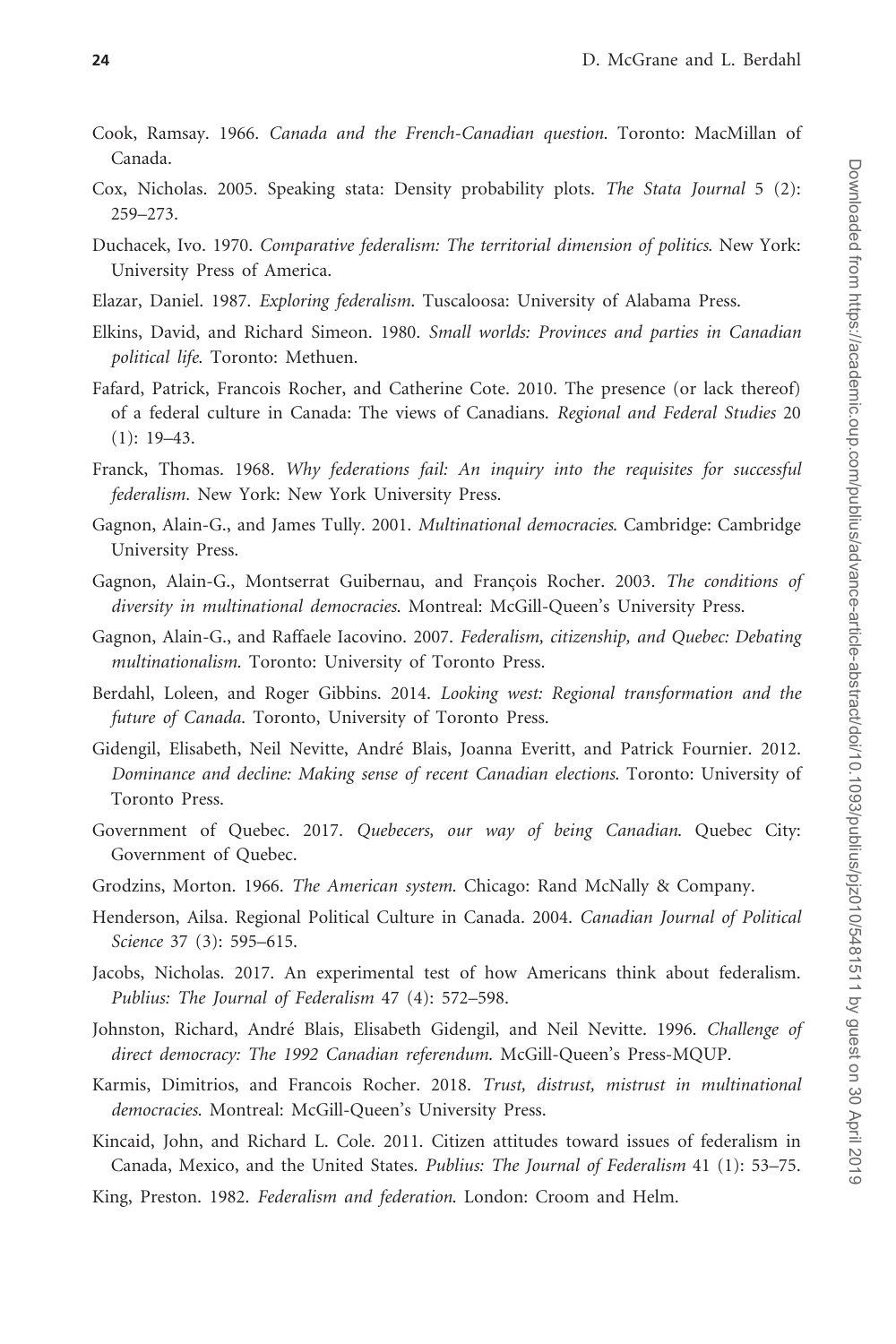- <span id="page-24-0"></span>Kolenikov, Stanislav. 2014. Calibrating survey data using iterative proportional fitting (raking). The Stata Journal 14 (1): 22–59.
- Kornberg, Allan, and Keith Archer. 1982. A note on Quebec attitudes toward constitutional options. Law and Contemporary Problems 43: 71–85.
- Kymlicka, Will. 1998. Finding our way: Rethinking ethnocultural relations in Canada. Toronto: Oxford University Press.
- Lecours, Andre, and Daniel Beland. 2008. Nationalism and social policy: The politics of territorial solidarity. Toronto: Oxford University Press.
- Livingston, William. 1952. A note on the nature of federalism. Political Science Quarterly 67  $(1): 81-95.$
- McGrane, David, and Loleen Berdahl. 2013. Small worlds no more: Reconsidering provincial political cultures in Canada. Regional and Federal Studies 23 (4): 479–493.
- McGrane, David. 2016. Centrism, ideological polarization, and the provincial voter. In Provinces: Canadian provincial politics, 3rd ed., ed. Christopher Dunn, 183–218. Toronto: University of Toronto Press.
- McRoberts, Kenneth. 1993. Quebec: Social change and political crisis. Toronto: Oxford University Press.
- -. 2001. Canada and the multinational state. Canadian Journal of Political Science 34 (4): 683–713.
- Resnick, Phillip. 1994. Towards multinational federalism: Asymmetrical and confederal alternatives. In Seeking a new Canadian partnership: Asymmetrical and confederal options, ed. Leslie Seidle, 71–89. Montreal: Institute for Research on Public Policy.
- Rocher, Francois, and Patrick Fafard. 2013. Is there a political culture of federalism in Canada? Charting an unexplored territory. In The Global Promise of Federalism, ed. Grace Skogstad, David Cameron, Martin Papillon, and Keith Banting. Toronto: University of Toronto Press.
- Romanow Roy, John Whyte, and Howard Leeson. 2007. Canada...notwithstanding: The making of the constitution 1976-1982. Toronto: Carswell Legal Publications.
- Russell, Peter. 2004. Constitutional Odyssey: Can Canadians become a sovereign people, 3rd ed. Toronto: University of Toronto Press.
- Salgado-Ugarte, Isaias Hazarmabeth, Makoto Shimizu, and Toru Taniuchi. 1993. Exploring the shape of univariate data using kernel density estimators. Stata Technical Bulletin (November): 8–19.
- Schwartz, Mildred. 1974. Politics and territory: The sociology of regional persistence in Canada. Montreal: McGill-Queen's University Press.
- Seymour, Michel, and Alain-G. Gagnon. 2012. Multinational federalism: Problems and prospects. London: Palgrave McMillan.
- Simeon, Richard, and Donald E. Blake. 1980. Regional preferences: Citizens' views of public policy. In Small worlds: Provinces and parties in Canadian political life, ed. David Elkins and Richard Simeon, 77–105. Toronto: Methuen.